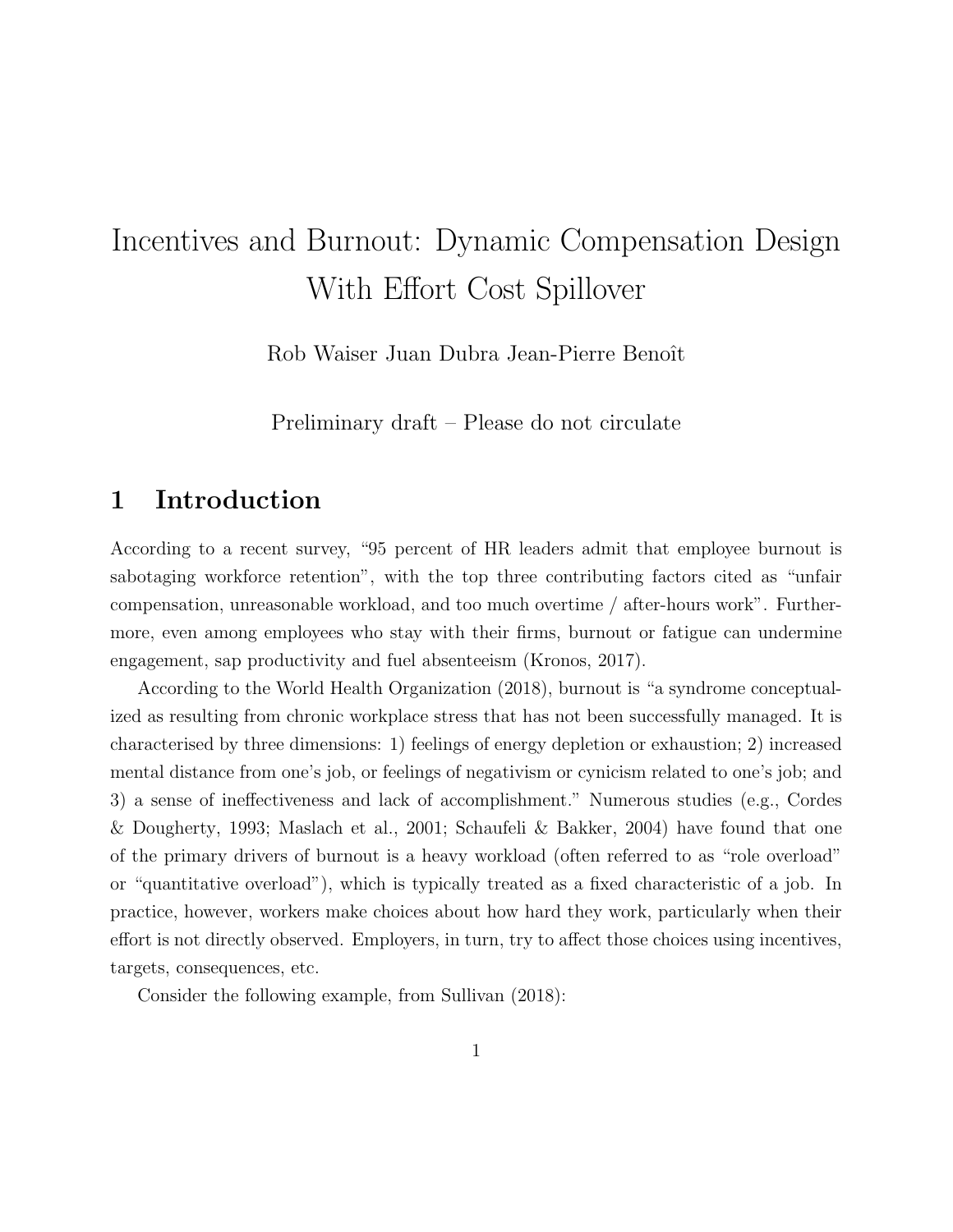A few years ago, at her annual review, a friend was encouraged to pursue 'stretch' goals, and told that she could do more than she ever thought possible. Inspired, she worked hard to achieve these new goals, learning and growing along the way. However, she also sacrificed a lot by working long hours, as well as over weekends.

At the next review, her boss said: 'I knew you could do it! Let's bump up your goals again.' Still in the glow of success she agreed. This time it was harder to sacrifice but she scraped by. The following year, more fatigued, she was not so welcoming of her boss's praise and pitch for even higher targets again. The fourth year, overwhelmed and dissatisfied, she quit.

This story highlights the fact that the cost of an employee's effort (e.g. fatigue, opportunity cost of time) spills over from one period to the next. Burnout can be thought of as resulting from the accumulation of this spillover. In the example, the friend's exertion in the pursuit of one year's goal affects her willingness and/or ability to work hard in the next year, as she progresses from "inspired" to "scraping by" to "fatigued" and ultimately "overwhelmed".<sup>1</sup>

From a firm's standpoint, this 'effort cost spillover' implies that employees may need to be compensated differently over time, to account for the accumulating effects of their effort. If an employee is incentivized to work very hard in one period, as in our example, she may require even stronger incentives in the next period in order to maintain her motivation or keep her from quitting. In that case, is it optimal for the firm to reduce the employee's incentives in the first period in order to reduce her effort cost in the next? Or is it better to offer strong incentives when the employee is 'fresh', then lower them – or perhaps let her leave the firm – when fatigue sets in?

These questions are not addressed by existing incentive models. A typical approach to modeling incentive design for workers whose actions are unobserved is to use a principal-agent model (e.g. Holmström, 1979; Basu et al., 1985) that represents a single period, with some exceptions discussed below. The implicit assumption is that the firm can follow single-period

<sup>1</sup>The story also illustrates 'target ratcheting', in which the firm responds to an employee's strong performance by raising goals or expectations. Ratcheting has been well studied by researchers in both economics (e.g. Weitzman, 1980; Laffont & Tirole, 1988) and accounting (e.g. Bouwens & Kroos, 2011) and is not the focus of this paper.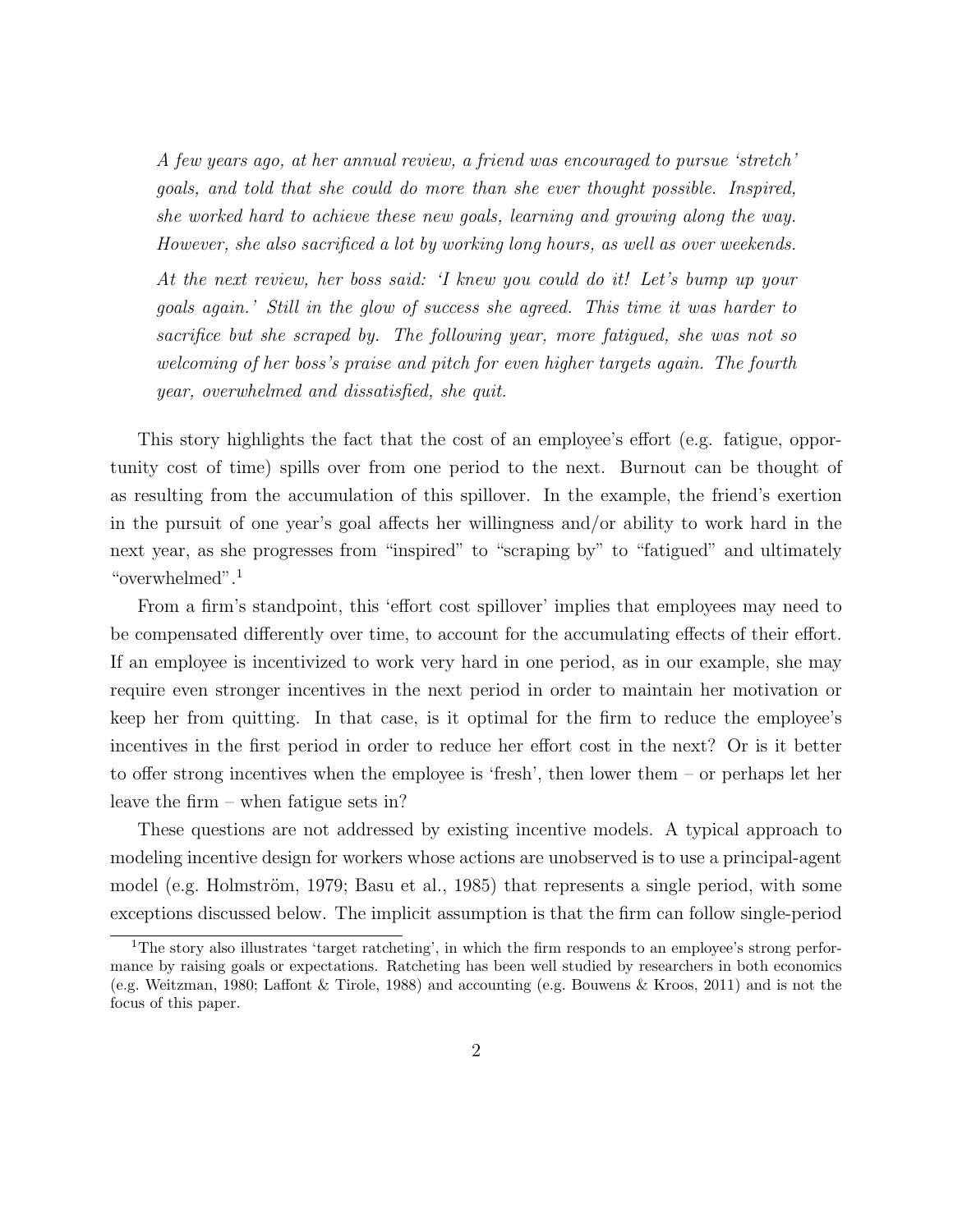reasoning at each sage independently. However, this does not allow the principal or the agent to account for any spillovers in the agent's effort cost from one period to the next.

We develop a dynamic two-period principal-agent model with a risk-neutral agent (worker) who experiences effort cost spillover between periods. Specifically, the worker's effort cost in the second period is increasing in both her second-period effort and her first-period effort. We explore the optimal contract design over time and consider the connection between burnout and contract design. We treat 'workload' as a choice made by the worker in response to her contract (and her expectations about future contracts), rather than a fixed job characteristic.

Cordes et al. (1997) note that "Burnout is a developmental process. There is no on-off switch, no clearly defined moment at which an employee announces 'I am burned out'." Accordingly, the effort cost spillover effect in our model increases continuously with the worker's effort. With that said, our model results do suggest the possibility of a particular type of outcome that we call a "burnout equilibrium". In layman's terms, it is intuitive to think of someone as 'burned out' when they are no longer willing to do their job as a result of their past effort, as in the above example. However, this is rather imprecise, particularly when we endogenize contract design. Would the 'friend' in that example have been willing to continue working if she received a pay raise of \$1 million? \$10 million? \$100 million?

We define a 'burnout equilibrium' as an equilibrium in which the firm incentivizes the worker to exert so much effort in the first period that she is unwilling to accept any contract that the firm finds profitable in the second period. Put differently, she works so hard initially that in order to continue working, she would need an exorbitant remuneration that the firm is unwilling to provide. In our analysis, we restrict ourselves to situations in which the efficient outcome – i.e., the outcome which maximizes the total long-term surplus – requires the worker to stay with the firm and exert positive effort in both periods. Among other things, we are interested in whether a burnout equilibrium can arise even under those conditions.

With no spillovers, and a risk-neutral worker, the firm can always capture the efficient twoperiod surplus by offering a franchise contract<sup>2</sup> in each period. This result obtains whether the firm and worker are forward-looking or myopic, whether or not the firm can commit to future contracts, and independently of modeling details such as whether the worker's effort choice is continuous or discrete. The simplicity and robustness of this finding in the no-

<sup>&</sup>lt;sup>2</sup>In a franchise contract, the worker is paid the net revenue she produces and charged a "franchise fee".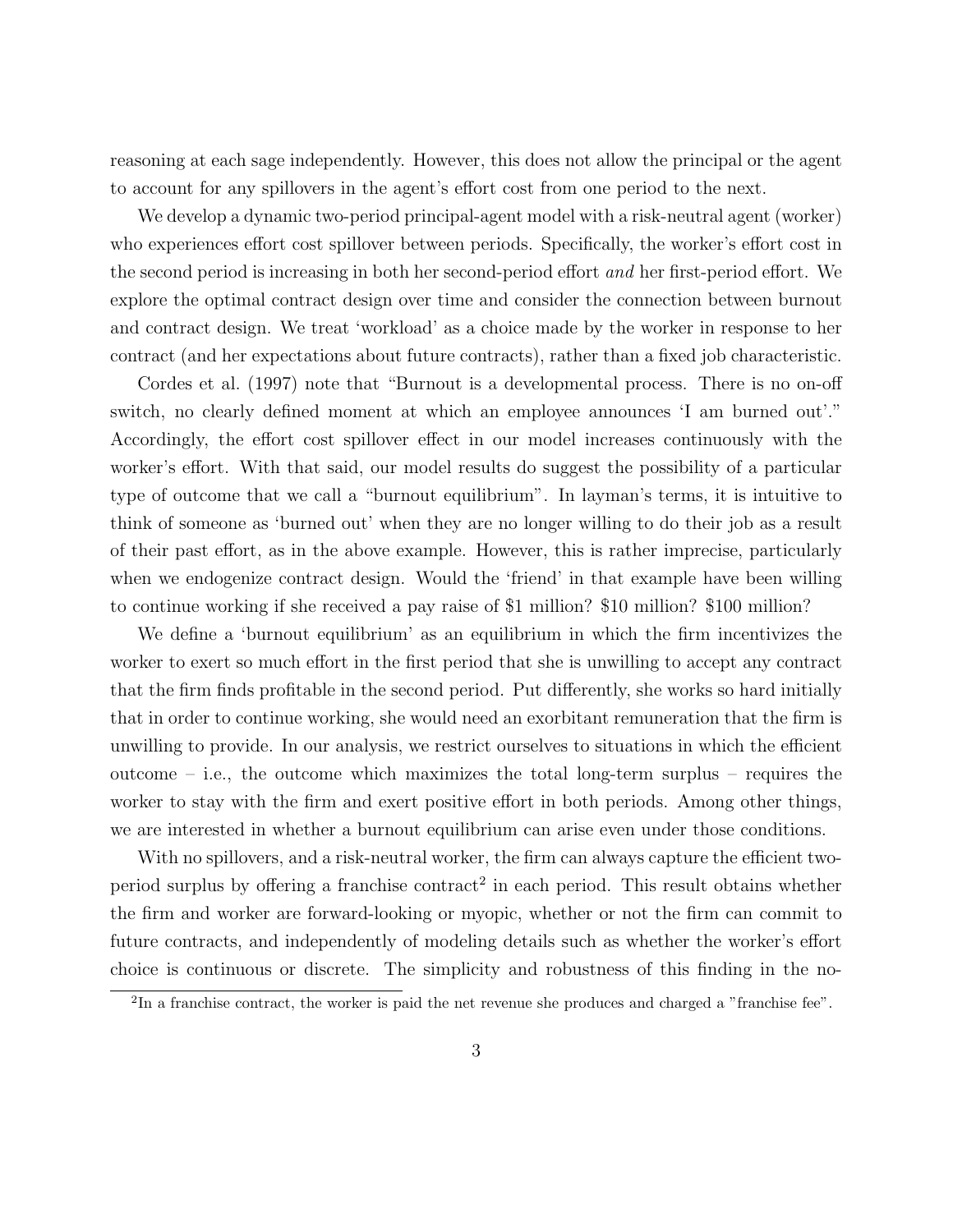spillover case is one reason we choose to model the worker as risk-neutral in our setting. As we will see, the presence of spillovers produces significant changes in the analysis and in our understanding of incentive contracts.

Suppose there are spillovers and the actors behave myopically, both making decisions in each period without looking ahead. Unsurprisingly, the firm than earns less than the efficient total profits. In the first period, the worker exerts the single-period efficient effort but this may be inefficiently high considering both periods. In general, the worker exerts too much effort in period 1 and, due to the spillover, too little effort in period 2. This may be somewhat of a benchmark finding, given that we usually expect firms to take a long-term perspective.

Suppose instead that the firm is forward-looking but the worker is myopic. This situation corresponds to an experienced firm and a naive worker who does not properly understand the long run impact of effort on her. The firm can correct for the worker's short-sightedness by offering a first-period contract with reduced incentives that lead her to optimally restrain her first-period effort. In this way, the firm can always achieve its first-best outcome.

Now suppose that the firm and worker are both forward-looking. Somewhat surprisingly, the firm may no longer be able to achieve its first-best. We might have expected that the firm could obtain its first-best outcome by simply offering two franchise contracts. After all, a forward-looking worker should internalize the spillover externality and lower her firstperiod effort on her own. Or we might have expected that offering a first-period contract with reduced incentives could achieve the first-best. The rub, however, is that the worker anticipates that the firm will offer a second-period contract that leaves her with zero surplus in that period. As a consequence, if the worker is offered a franchise contract in the first period, she may choose to over-exert herself in that period and quit in the second (thereby avoiding the spillover cost). If the worker is instead offered a first-period contract with reduced incentives, she may choose to shirk in that period to benefit from a lower secondperiod effort cost. Thus, in sharp contrast with the no-spillover case, the firm may be unable to obtain first-best profits. Moreover, we find that the firm's equilibrium strategy may be to induce the worker to burn herself out, even though she cannot be replaced in the second period and it is efficient for her to stay with the firm and continue exerting effort. This burnout equilibrium can be quite inefficient, yielding little more than half of the first-best surplus.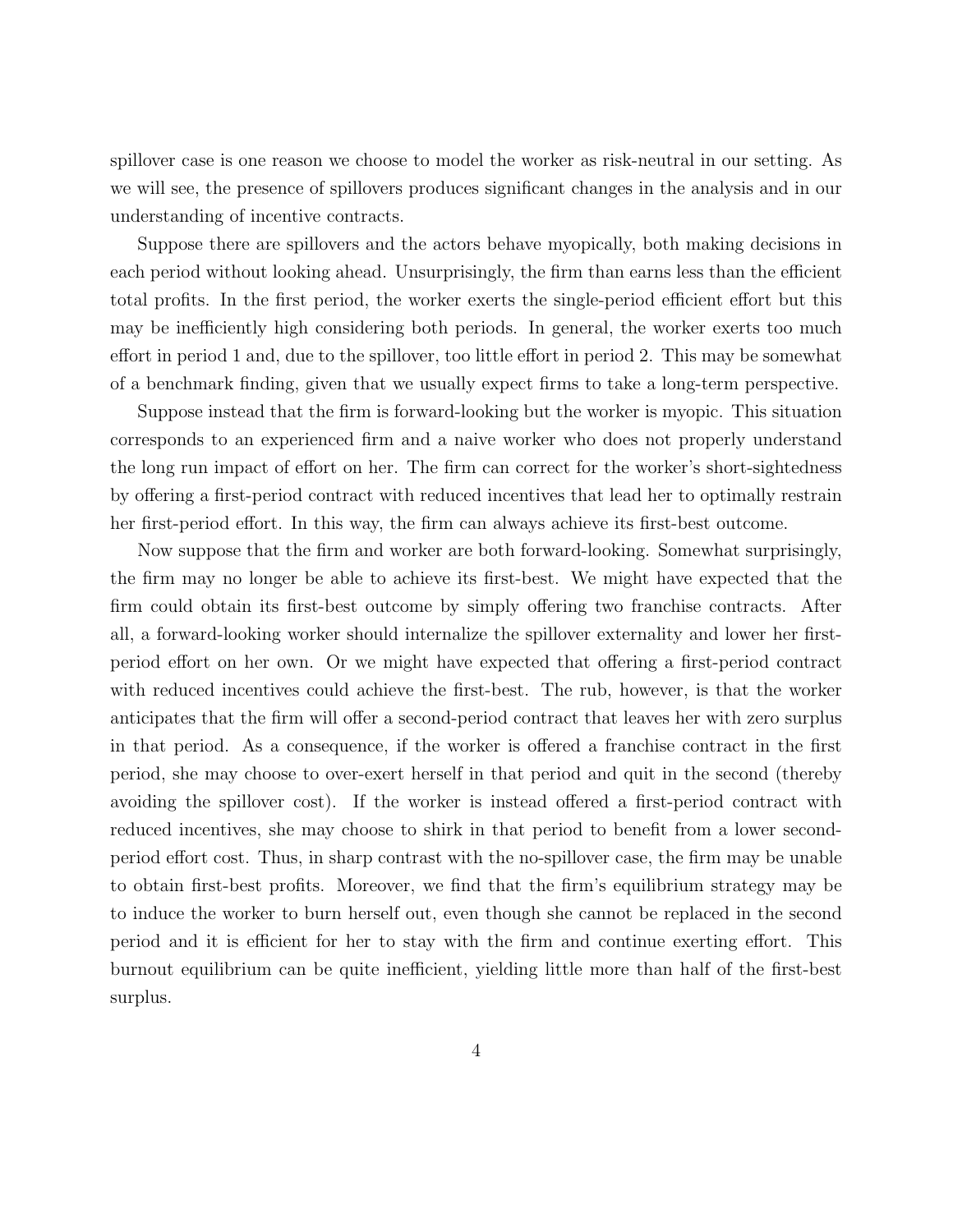The firm is harmed by the fact that the worker anticipates a relatively unattractive secondperiod contract offer. This obstacle can be surmounted if the firm is willing, and able, to commit to an incentive plan for *both periods at once*. The firm can then always achieve its first-best outcome by offering a period 1 contract that yields the worker a negative surplus and committing to a period 2 contract that yields a positive surplus, with zero total surplus for the worker. This commitment need not be a formal, multi-period contract. It could, for instance, be a 'reputational commitment' in which the worker trusts the firm to offer a particular period two contract, with the firm reliably doing so to avoid 'punishment' by workers in the future.

### 1.1 Literature review

As noted above, much of the theoretical literature on incentive plan design for workers in the last four decades is based in agency theory. The underlying principal-agent models assume an outcome (e.g. output, sales, profits) that is driven by the effort of the agent, but with a stochastic component, reflecting uncertainty in the production function. While these models have been adapted to a wide range of contexts (e.g. Lal & Staelin, 1986; Joseph & Thevaranjan, 1998; Godes, 2004), they typically consider only a single time period, wherein the firm (principal) offers a contract, then the worker (agent) chooses whether to accept and, if so, chooses her effort level for the period to which the contract applies.

There is, however, a subset of the compensation literature that considers multiple periods, including a mix of empirical and theoretical research. On the empirical side, Banker et al. (2001) provide a study of performance improvements following the implementation of a "pay-for-performance"compensation plan, using data from multiple periods to explore the relative strength of the "selection effect"and the "effort effect"of incentives. Steenburgh (2008) provides an empirical study of the effects of lump-sum bonuses on salesperson behaviour, including the potential for manipulation of order timing. A number of researchers have used multi-period studies to explore the effects of "target ratcheting", the practice of basing targets for one period (at least in part) on performance in the previous period. See Indjejikian et al. (2014) for a review of both theory and empirical research on ratcheting.

Multi-period worker compensation models have been considered somewhat more exten-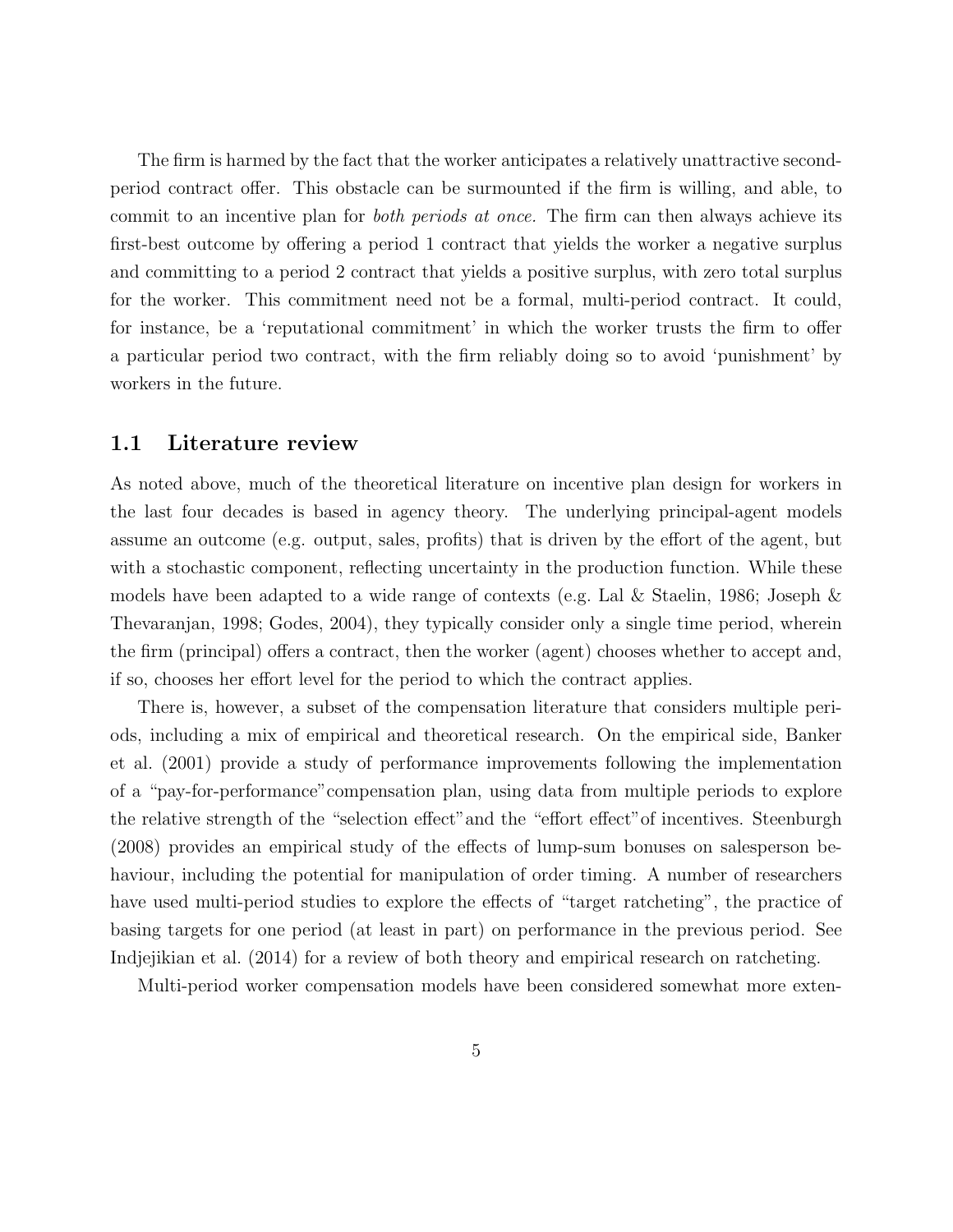sively in the theoretical literature, but the firm's and worker's utilities are generally assumed to be independent or 'time-separable' across periods (e.g. Mantrala et al., 1997; Gershkov & Perry, 2012; Jerath & Long, 2020). Similarly, dynamic moral hazard models in which decisions are made in continuous time (e.g. Holmström & Milgrom, 1987; Lal & Srinivasan, 1993; Demarzo & Sannikov, 2017) typically assume that preferences remain consistent over time. In our model, the agent's utility – specifically her effort cost – depends on her action in the previous period, introducing an important new dynamic. Schöttner (2017) allows for similar "cost externalities"in a two-period principal-agent model, but the firm only observes outcomes (and determines compensation) at the end of the second period. The agent's effort options are binary and the firm always prefers the higher option in each period. We relax those assumptions, allowing the firm to compensate the agent after each period and considering a range of optimal effort choices. Furthermore, while Schöttner (2017) focuses on whether the firm should offer commission- or bonus-based compensation, we explore how and when the firm can achieve its best possible outcome and the conditions under which it prefers to burn agents out.

There is also a subset of the dynamic moral hazard literature that focuses on intertemporal risk sharing and how past outputs affect the curvature of the agent's utility function (e.g. Rogerson, 1985; Lambert, 1983). The effect of savings on the optimal incentive schemes have also been analyzed by Fudenberg et al. (1990) and the literature that followed (in particular, the literature that considers hidden savings, such as Abrahám & Pavoni (2008) and the references therein). Again, in those literatures the agent's cost of effort remains consistent over time, with dynamics affecting her accumulated wealth (and thus utility). In our model, we focus on a risk-neutral agent in order to isolate the cause of inefficiency, so the insights from those subsets of the literature do not apply.

The model that is perhaps most similar to our own is that used by Dearden  $&$  Lilien (1990). That paper focuses on "production learning", through which manufacturing costs decline with cumulative volume (i.e., with production experience). When that occurs, firms have an incentive to increase sales, and therefore production, in one period in order to decrease costs in the next. The authors use a two-period model to explore the use of sales force compensation to achieve this objective, optimizing long-term discounted profits in the presence of production learning. Again, however, their model assumes that the agent's utility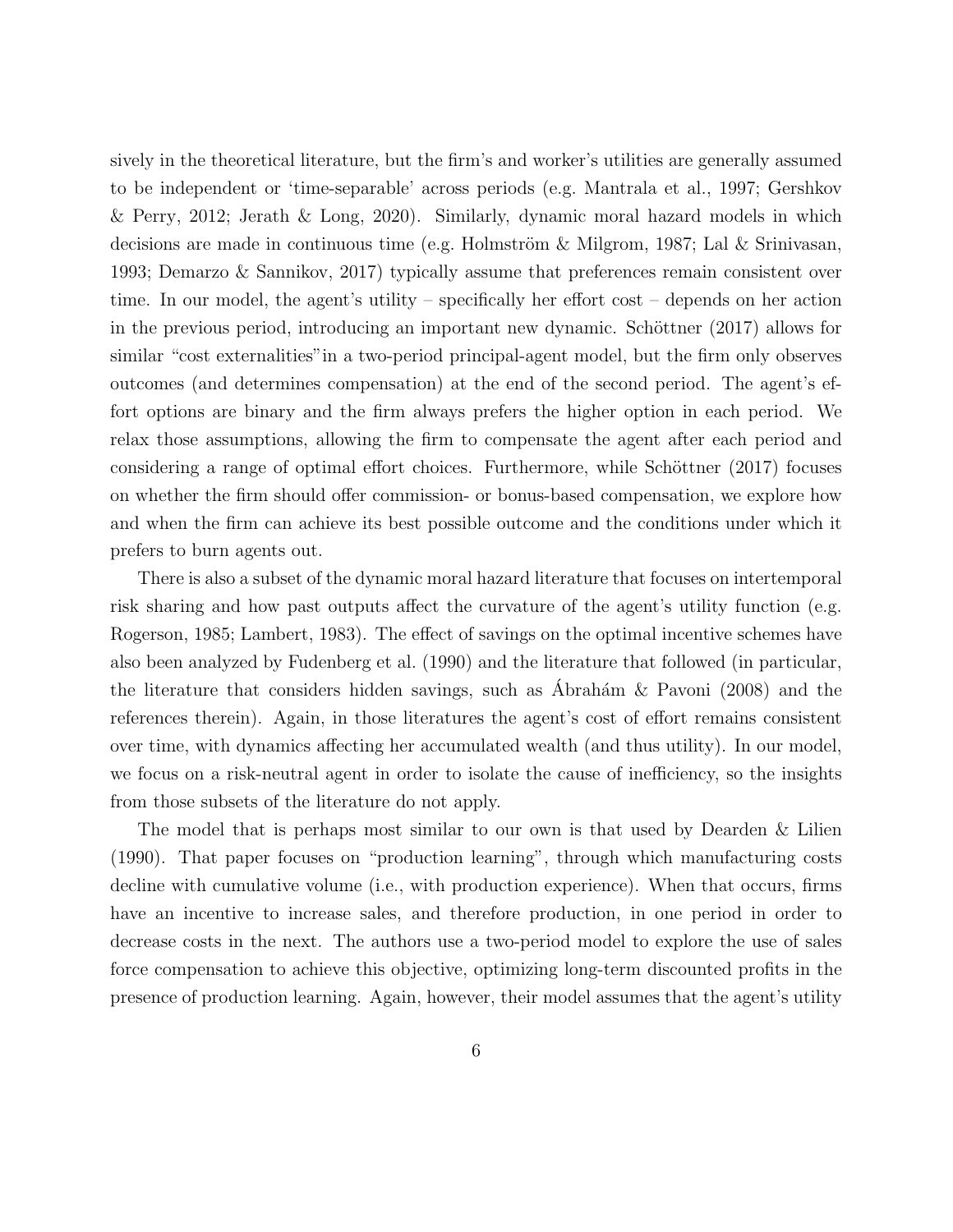with respect to income and effort is identical and independent across periods. As a result, their agent does not benefit from a forward-looking strategy, although the firm does. Perhaps not surprisingly, then, their results look quite similar to our own (although inverted, because early effort lowers later costs in their model and raises them in ours) if the agent were assumed to be myopic and the firm forward-looking. However, our model introduces new findings when the agent is forward-looking, adjusting her early effort in anticipation of its effect on her future utility.

Lastly, there is a substantial literature on the subject of employee burnout. The commonly accepted definition in that research is similar to that of the WHO, focusing on three components: emotional exhaustion, depersonalization / cynicism, and diminished personal accomplishment (Cordes & Dougherty, 1993). As noted above, studies have consistently found that "work overload"is a significant driver of emotional exhaustion and consequently burnout, but workload is typically treated as a fixed characteristic of a job and the link between workload and incentives is rarely considered. One notable exception is Habel et al. (2021), an empirical study of the effects of variable compensation on salesperson health, including emotional exhaustion. Habel et al. find that variable compensation (as a share of total compensation) is positively associated with both performance and emotional exhaustion, which is consistent with our model assumptions. Ours is believed to be the first use of game theory to study burnout. While most of the existing research focuses on the process of burnout or its three components, we are interested in the relationships between burnout, incentives, and turnover. We treat workload as the result of choices made by the firm and the worker, rather than a fixed characteristic.

The remainder of this paper is structured as follows: In the next section, we introduce the model to be analyzed. Next, we derive and discuss the results of the model. Finally, we review the implications of our findings and discuss related research opportunities.

# 2 Model

We analyze a two-period game between a firm and a worker. Two periods is the minimal time horizon that allows us to capture the impact of effort cost spillovers on the optimal design of the worker's compensation plan and on the firm's performance.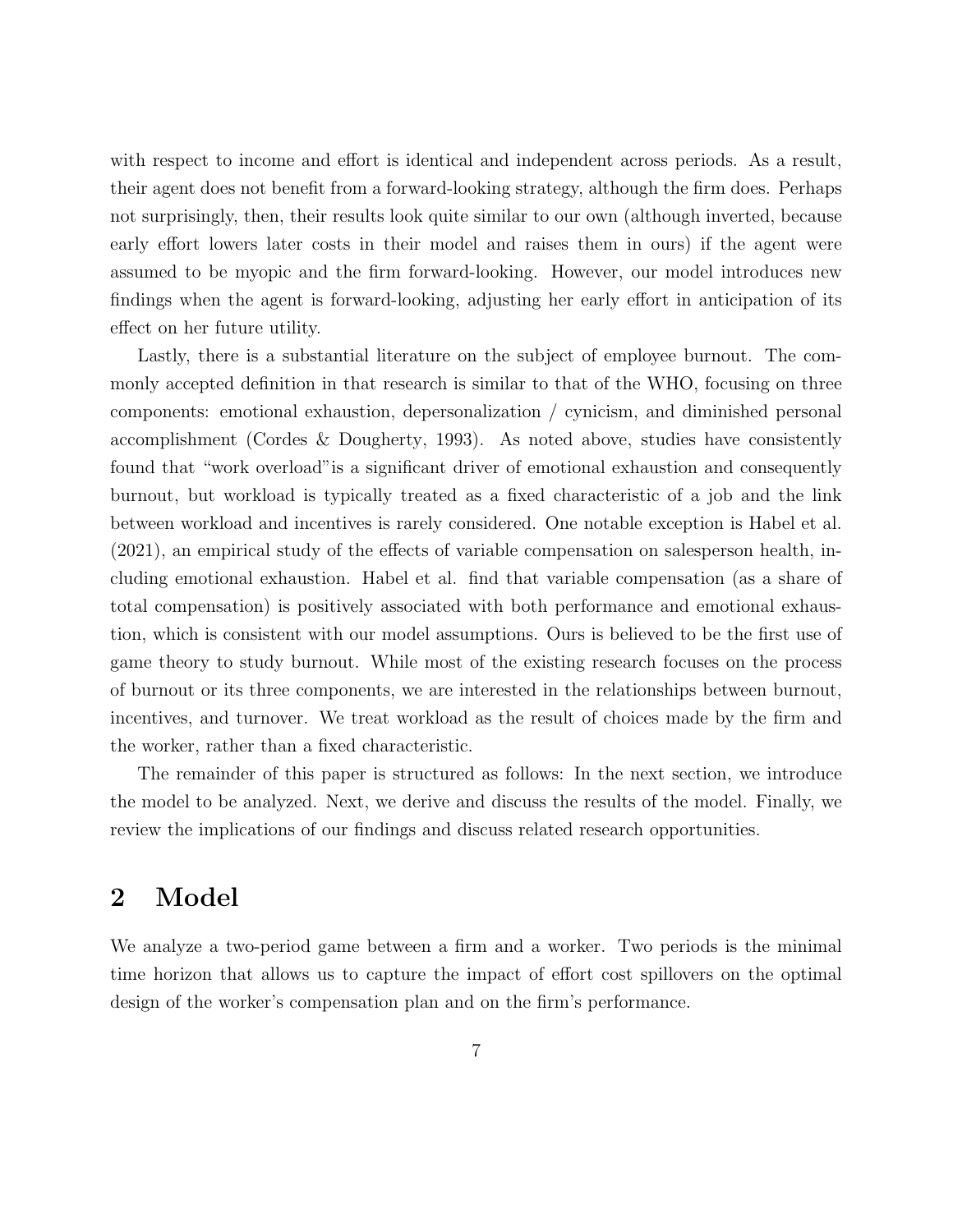#### Worker and Firm

For ease of exposition, the worker's output  $x_t$  in period  $t \in \{1,2\}$  can take two possible values, with low output ("failure") normalized to 0 and high output ("success") =  $x > 0$ . In each period t, the worker chooses an effort level  $e_t \in E \cup q$ , where E is some closed subset of  $\mathbb{R}_+$  and q indicates the worker quits. If she does not quit, her effort  $e_t$ , which is not observed by the firm, determines the probability of success  $p(e_t) \equiv Pr(x_t = x|e_t)$  in period t, where  $p(0) = 0$  and  $p(e)$  is an increasing function.

Since the firm cannot directly compensate the worker for her effort, it instead motivates her by basing her pay on output, which is mutually observed. Given the binary nature of output, a contract for period t is simply a pair of payout values  $(f_t, s_t)$  associated with failure and success in that period. In period  $t$ , the worker receives compensation:

$$
w_t(x_t) = \begin{cases} f_t & \text{if } x_t = 0\\ s_t & \text{if } x_t = x \end{cases}
$$

We also write  $w_t = (f_t, s_t)$ . The payments can be thought of as a fixed salary f plus an outcome-dependent bonus  $s - f$ . Note that the period 2 contract  $w_2$  that the firm offers can depend on the observed period 1 output.

The worker receives increasing utility from income and is assumed to be risk-neutral; we use a simple linear utility function  $u(w) = w$ . Assuming risk neutrality makes the model more tractable and transparent, allowing us to isolate the effect of spillovers. In a standard model without spillovers, risk aversion leads to firms offering workers reduced incentives and to firms being unable to achieve their first-best outcomes. We obtain both these features with simple risk-neutral workers.

If the worker does not quit, she incurs a cost from the effort she exerts in each period. In period 1, this cost is given by  $c_1(e_1)$ , where  $c_1(0) = 0$  and  $c_1$  is strictly increasing with strictly increasing incremental cost,<sup>3</sup> reflecting the common assumption that marginal disutility from effort within a period is increasing. In period 2, the effort cost is given by  $c_2(e_1, e_2)$ , where i)  $c_2(0, e_2) = c_1 (e_2)^4$ , ii)  $c_2$  is strictly increasing in  $e_2$  and strictly increasing in  $e_1$  when

<sup>&</sup>lt;sup>3</sup>When  $c_1$  is differentiable, the incremental cost is simply the marginal cost.

<sup>&</sup>lt;sup>4</sup>This assumption highlights the role of spillovers when comparing our results to the standard analysis. It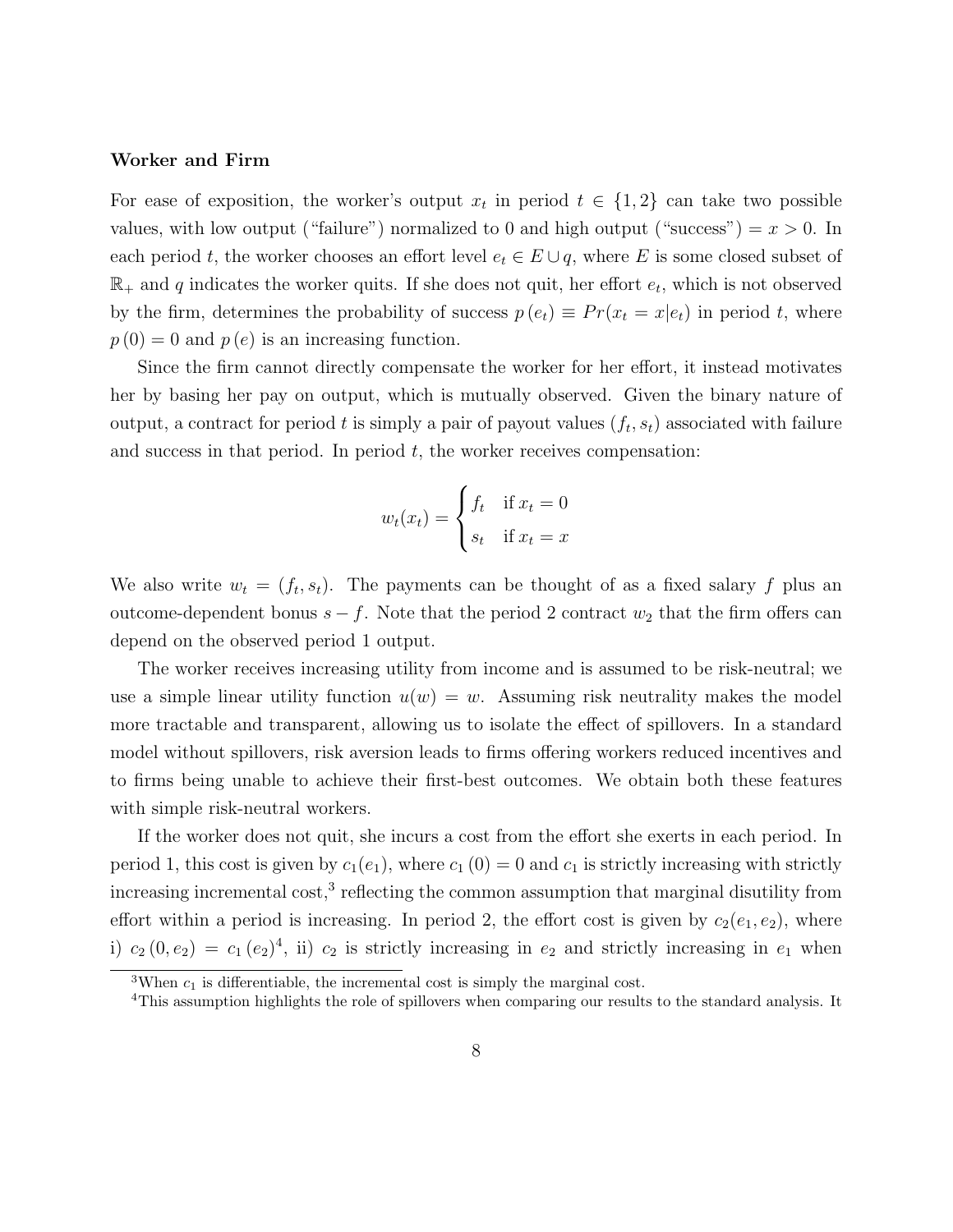$e_2 > 0$ , iii) the incremental cost of second period effort  $e_2$  is strictly increasing, and iv) the incremental cost of second period effort  $e_2$  is strictly increasing in first-period effort  $e_1$ . The role of  $e_1$  in  $c_2$  ( $e_1$ ,  $e_2$ ) reflects the spillover effect from the worker's earlier effort. This spillover could represent a fatigue or burnout effect, as discussed above. In some contexts (e.g., when the worker is a salesperson), it could also represent a saturation effect, in which early-period effort is directed at the easiest tasks or targets – i.e., 'low-hanging fruit' – leaving more difficult ones for the later period.<sup>5</sup>

**Special case:** A simple special case of spillovers is given by  $c_2(e_1, e_2) = (1 + k(e_1)) c_1(e_2) +$  $g(e_1)$ , for increasing functions k and g. Spillover k increases the marginal cost of second period effort while spillover g shifts up second period effort cost. We will return to this special case periodically.

• The literature in the standard setting without spillovers often assumes i)  $E = \mathbb{R}_+$  ii) p is concave and differentiable, (iii)  $c_1$  is strictly convex and differentiable. Adding, for our context, iv)  $c_2$  is strictly convex in its second argument and differentiable with  $\partial c_2(e_1,e_2)$  $\frac{c_2(e_1,e_2)}{\partial e_1 \partial e_2} > 0$ , we refer to these four assumptions as the *continuous case*. When E is a finite set, we speak of the *finite case*.<sup>6</sup>

The worker's utility from income and disutility from effort are taken to be additively separable, so that her utility in periods 1 and 2 are given by  $w_1(x_1) - c_1(e_1)$  and  $w_2(x_2) - c_2(e_1, e_2)$ , respectively. The worker maximizes her expected utility. To streamline the analysis, we make the common assumption that when the worker is indifferent between several actions, she chooses the one that is best for the firm.

The worker's best outside option provides utility  $\bar{U}$  in any single period, which we normalize to 0. If at any point in time the firm's (anticipated) contracts yield the worker a total expected utility less than 0, the worker rejects the current contract offer, exits the firm, and earns 0 from then on.

can be dropped without affecting our results.

<sup>&</sup>lt;sup>5</sup>It is also possible for a spillover to be negative, with early effort making later effort less costly (perhaps from a learning or 'momentum' effect). Analysis of that case is left for future research.

<sup>&</sup>lt;sup>6</sup>While  $E$  is an unbounded set in the continuous case, this difference with the finite case is inessential. Rather than  $E = \mathbb{R}_+$ , we can have  $E = [0, M]$ , with M large enough to assure interior solutions (a sufficient condition is  $c(M) > p(M)x$ , and everything we will say about the continuous case remains valid.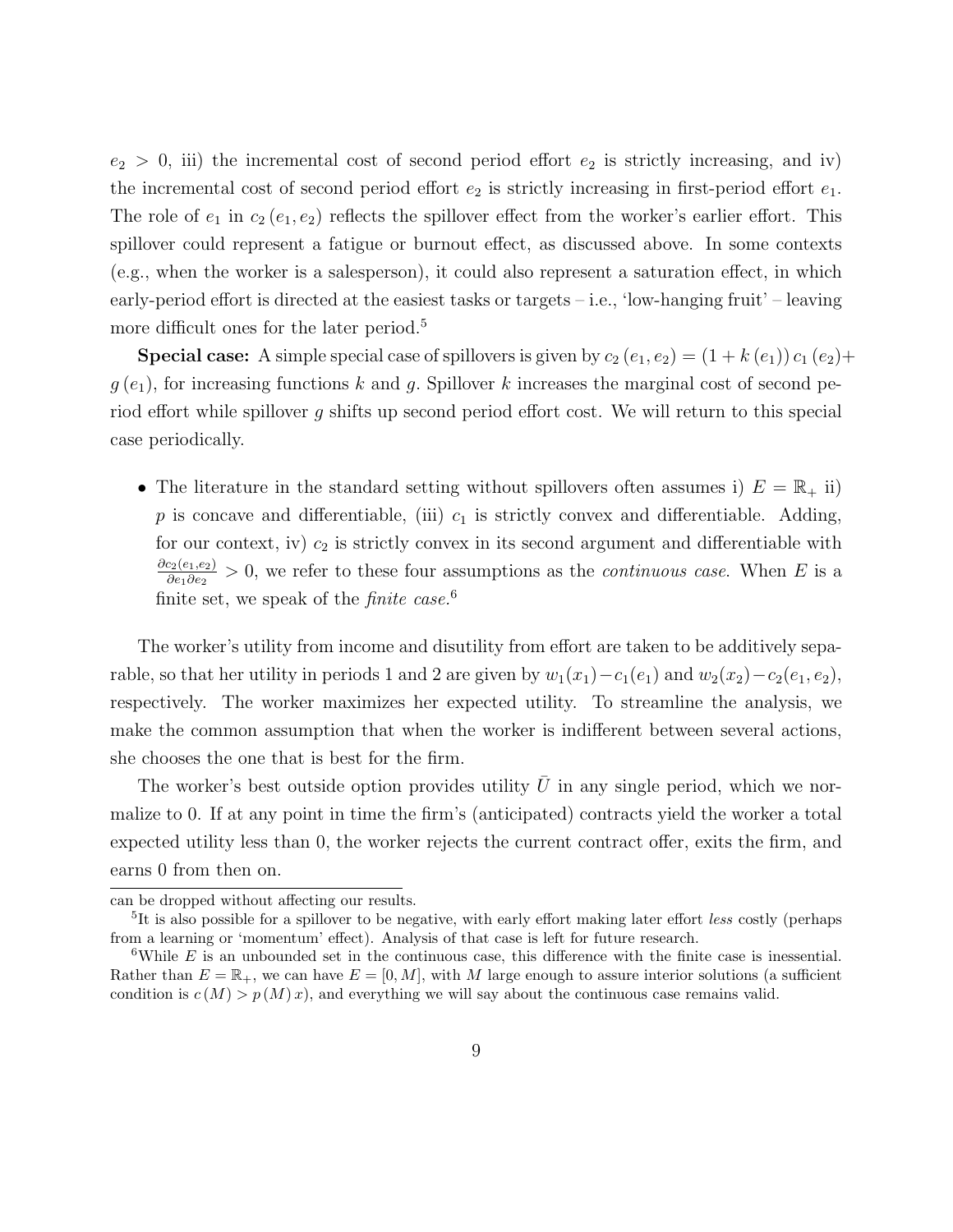The firm's profits in each period are defined as output minus the worker's compensation,  $\pi_i = x_t - w_t$ . (For example, if the worker is a salesperson, then her output would be net sales.) The firm maximizes its expected profits. If at any point the worker exits, the firm earns 0 from then on. Thus, we are assuming that the firm is unable to hire and train a replacement within the time frame of the model.

### Sequence of events

The sequence of events is as follows:

- 1. The firm offers the worker a period 1 contract  $w_1 = (f_1, s_1)$ .
- 2. The worker chooses whether to accept the period 1 contract. If she refuses, she quits the firm and the game ends. If she accepts, she chooses her effort level,  $e_1$  and the game continues.
- 3. Period 1 output  $x_1$  is realized and the firm pays the worker  $w_1(x_1)$ .
- 4. The firm offers the worker a period 2 contract  $w_2 = (f_2, s_2)$ .
- 5. The worker chooses whether to accept the period 2 contract. If she refuses, the game ends. If she accepts, she chooses her effort level,  $e_2$ .
- 6. Period 2 output  $x_2$  is realized and the firm pays the worker  $w_2(x_2)$ .

We also consider a variation of this sequence in which the firm commits to contracts for both periods at the outset (in step 1).

# 3 Analysis and results

Denote the period 1 expected surplus of the worker and firm combined by  $E[S_1(e_1)] \equiv$  $E[x_1|e_1] - c_1(e_1)$ , the period 2 expected surplus by  $E[S_2(e_1, e_2)] \equiv E[x_2|e_2] - c_2(e_1, e_2)$ , and the total two-period expected surplus by  $E[S(e_1, e_2)] \equiv E[S_1(e_1)] + E[S_2(e_1, e_2)]$ . Let  $e_1^*$ and  $e_2^*$  be the efficient effort levels in periods 1 and 2, which we assume exist and are unique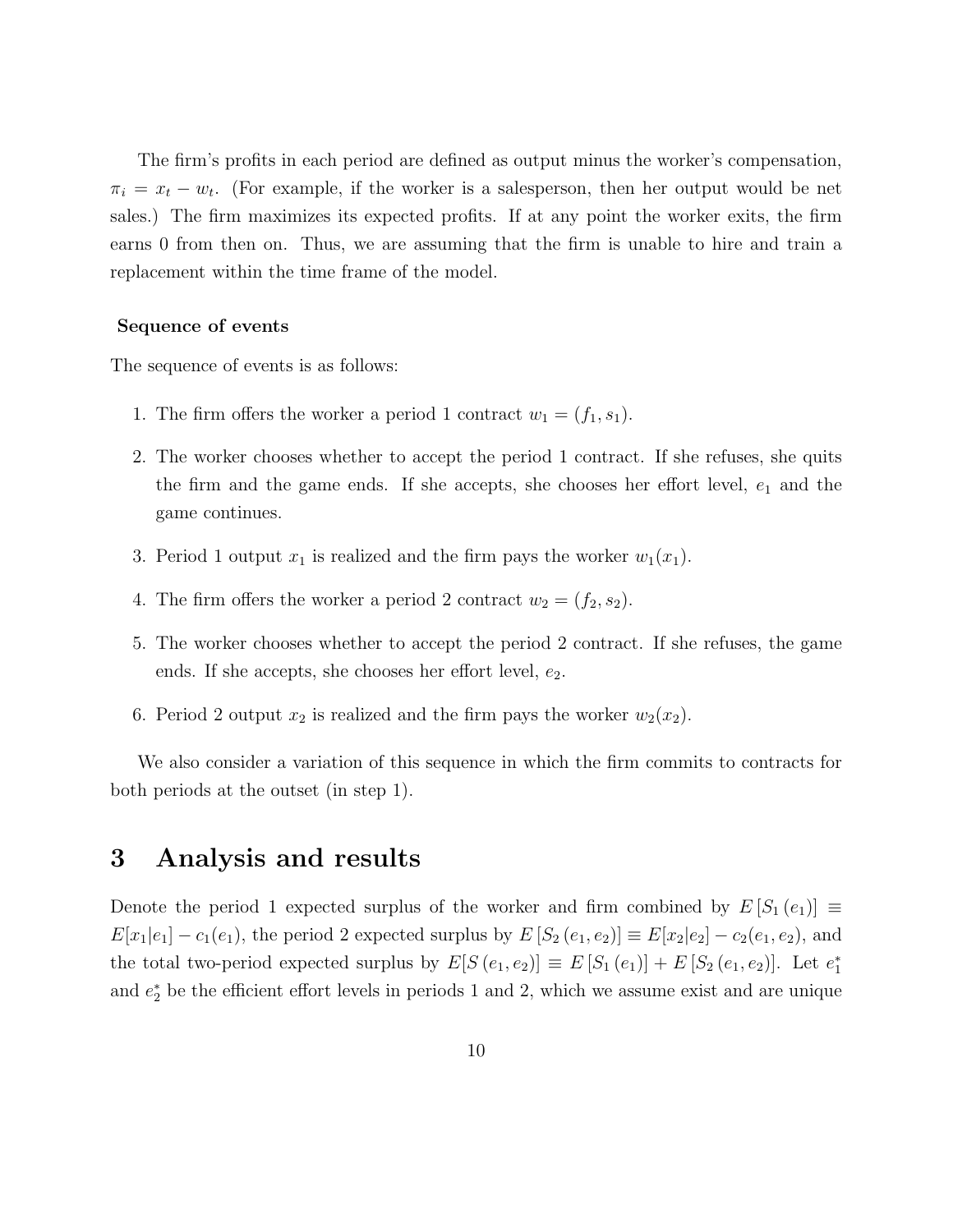(as is true in the continuous case). Then,  $(e_1^*, e_2^*) = \arg \max_{e_1, e_2 \in E \cup q} E[S(e_1, e_2)]$ . The firm's first-best outcome yields expected profits  $E[S((e_1^*, e_2^*))]$ .

It is not readily apparent whether the first-best outcome requires more effort from the worker in the first period or the second. Put another way, is it better for the worker to push herself early then ease up later when effort is more costly, or to hold back early to minimize the cost spillover before making a late push? In fact, both scenarios are possible as we discuss in Section 3.3.

When  $e_t^* = 0$ , for  $t = 1$  or 2, the analysis reduces to a one-period problem, so we restrict our attention to situations in which the efficient outcome requires the worker to exert positive effort in both periods.

• Assumption:  $e_1^*, e_2^* > 0$ .

Since  $e_1^*, e_2^* > 0$ , the worker can be profitably employed in both periods. Nevertheless, if her first-period effort is sufficiently high, the spillover cost from that effort may make it unprofitable to employ her in the second period. In particular, there may exist a first-period effort threshold such that if the worker exceeds it, then she is unwilling to accept *any* contract that the firm is willing to offer in the second period. We call this the "burnout threshold"  $e_1^b$ , formally defined by:

$$
e_1^b \equiv \min \left\{ e_1 \in E : E \left[ x_2 \mid e_2 \right] - c_2 \left( e_1, e_2 \right) \le 0, \forall e_2 \in E \right\}.
$$

Suppose  $e_1^b$  exists. If  $e_1 > e_1^b$ , then the firm prefers that the worker exit in period 2. Since the worker exerts positive effort for both periods in the first-best outcome, we have  $e_1^* < e_1^b$ .

Consider the effort level in E that maximizes period 1 expected surplus  $E[S_1(e_1)]$ . We denote this effort by  $e_1^m$ , since it is the period 1 *myopic* efficient level. Given any period 1 effort  $e_1$ , let  $e_2^m$   $(e_1)$  be the effort level that maximizes period 2 expected surplus  $E[S_2(e_1, e_2)].$ The following lemma follows (almost) immediately from the negative impact of period 1 effort on period 2 costs.

**Lemma 1.** 1)  $e_1^* \leq e_1^m$ , with a strict inequality in the continuous case. 2)  $e_2^m$  (e<sub>1</sub>) is weakly decreasing in  $e_1$  - strictly decreasing in the continuous case, whenever  $e_2^m > 0$ .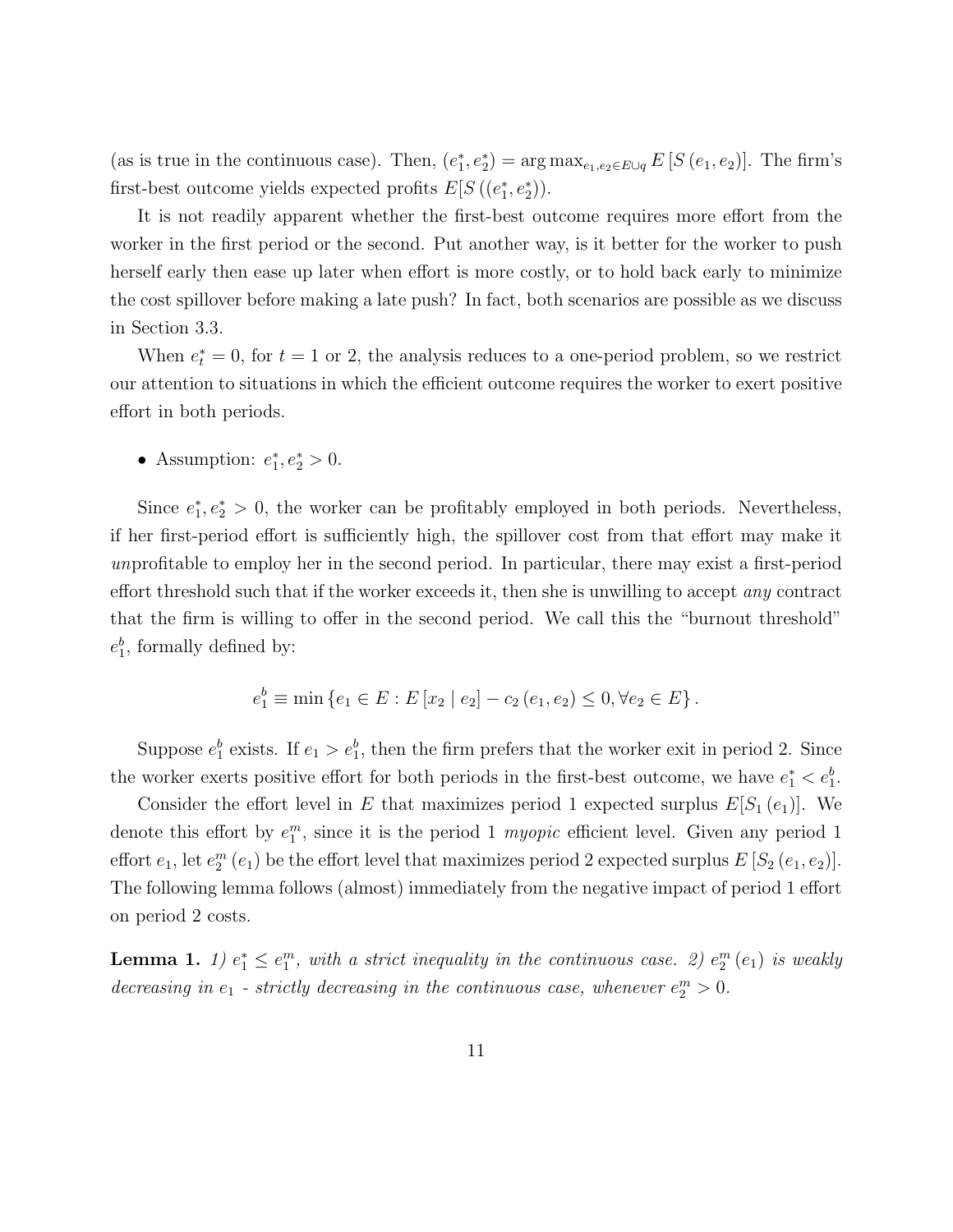### No Spillovers

The standard model without spillovers -  $c_2(e_1, e_2) \equiv c_1(e_2)$  - is stationary in character. Hence, whether the model covers a single period or many periods is insignificant, as the well-known single-period analysis extends readily across time. With two periods, efficient effort levels are  $e_1^* = e_2^* = e_1^m$ . In both periods, the firm captures the maximum possible surplus  $E[S_1(e_1^*)]$ , while the worker exerts effort  $e_1^*$  and receives no surplus. This outcome can be accomplished by the firm offering the contracts  $w_t(x_t) = x_t + c_1(e_1^*) - E[x_1|e_1^*], t = 1, 2$ . This franchise, or sellout, contract can be interpreted as the worker, in each period, keeping the revenue  $x_t$  she generates and paying the firm a fixed fee of  $E[x_1|e_1^*]-c(e_1^*)$ . The firm's first-best outcome obtains whether the players are myopic or long-viewed and whether or not the firm can commit to future contracts. Moreover, details of the model such as whether the worker chooses effort from a continuous or finite set are immaterial.

When there are spillovers, things are quite different. Efficiency is no longer guaranteed and variations of the model can have important impacts, as we will see.

### 3.1 Myopia

One way that a one-period no-spillover model can be adapted to our setting is to model two separate periods, mechanically adjusting the effort cost in period 2 to account for the spillover from period 1 equilibrium effort. This is equivalent to assuming that players are myopic: In period 1 they both completely disregard their period 2 payoffs. The two periods can then be solved independently in the standard manner, as follows.

In period 1, the firm captures the maximum possible surplus  $E[S_1(e_1^m)]$ , while the worker exerts effort  $e_1^m$  and receives no surplus. This can be accomplished by the firm offering the franchise contract  $w_1(x_1) = x_1 + c(e_1^m) - E[x_1|e_1^m]$ .

If  $e_1^m > e_1^b$  then (by the definition of  $e_1^b$ ) the firm cannot design a profitable period 2 contract that the worker will accept. Hence, the worker exerts the firm's single-period optimal effort in period 1 but experiences burnout as a result and exits in period 2. If  $e_1^m < e_1^b$ , the firm can profitably employ the worker in period 2. The firm induces the second-period effort choice  $e_2^m(e_1^m)$ , which can be done with an appropriate franchise contract. The firm earns period 2 profits  $E[S_2(e_1^m, e_2^m(e_1^m))]$ , while the worker again derives zero surplus. In both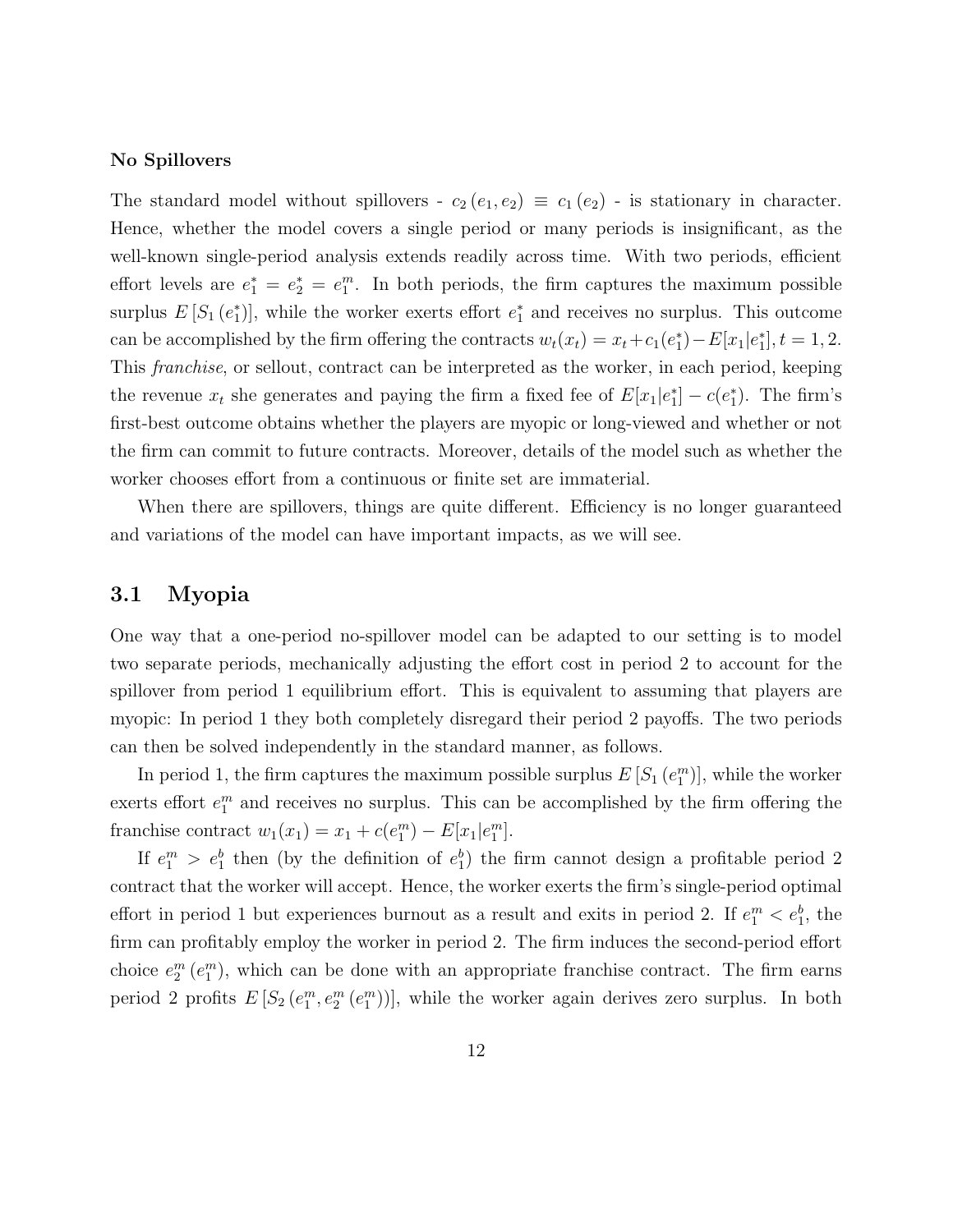cases, the worker exerts more than the efficient effort level  $e_1^*$  in period 1 and less than the efficient level  $e_2^*$  in period 2; the firm earns less than its first-best profits  $E[S(e_1^*, e_2^*)]$ .

**Example 1.** Recall the special case  $c_2(e_1, e_2) = (1 + k(e_1)) c_1(e_2) + g(e_1)$  and set  $c_1(e) =$  $e^2, k(e_1) = ae_1$  and  $g(e_1) = be_1$ . In addition, let  $E = [0, 1]$ ,  $p(e) = e$ , and successful output  $x = 1$ . A simple calculation shows i)  $a = 1$ ,  $b = 0 \implies e_1^* = 0.44$ ,  $e_2^* = 0.35$  and  $E(S(e_1^*, e_2^*) = .42)$ , while ii)  $a = 0, b = \frac{3}{5} \implies e_1^* = \frac{1}{5}$  $\frac{1}{5}, e_2^* = \frac{1}{2}$  $\frac{1}{2}$  and  $E(S(e_1^*, e_2^*)) = \frac{29}{100}$ .<sup>7</sup>

- In period 1, the myopic firm offers the franchise contract  $w_1(x_1) = x_1 \frac{1}{4}$  $\frac{1}{4}$ ; the myopic worker chooses period 1 effort  $\frac{1}{2} > e_1^*$ .
	- − If  $a = 1, b = 0$ , the firm offers a period 2 franchise contract  $x_2 \frac{1}{6}$  $\frac{1}{6}$ . The worker chooses period 2 effort  $\frac{1}{3} < e_2^*$ . The firm earns  $\frac{5}{12} < E(S(e_1^*, e_2^*)$ .
	- $-If a = 0, b = \frac{3}{5}$  $\frac{3}{5}$ , the worker burns out and quits in period 2. The firm earns  $\frac{1}{4}$  <  $E(S(e_1^*, e_2^*)).$

Unsurprisingly, a firm suffers when it myopically ignores the cumulative effect of effort on the worker. Generally, however, we expect that firms take a long-term view. Moreover, their experience with workers should provide them with a good understanding of effort spillovers.

On the other hand, workers may be naive and not properly anticipate the draining effect effort has across time. Accordingly, let us suppose that the firm is forward-looking but the worker is myopic. Now the firm can achieve its first-best. In period 1, the firm offers a contract  $(f_1, s_1)$  such that  $e_1^* = \arg \max_{e \in E} [p(e) s_1 + (1 - p(e)) f_1 - c_1(e)]$ . Such a contract must have reduced incentives relative to a franchise contract,  $s_1 - f_1 < x$ , so that the worker does not over-exert herself. In the above example where  $a = 1$  and  $b = 0$ , in period 1 the firm offers the contract  $(f_1, s_1) = (-e_1^{*2}, 2e_1^* - e_1^{*2}) = (-0.19, 0.69)$ . Note that  $s_1 - f_1 = 0.88 < x = 1.$ 

We summarize the above findings in the following proposition.

**Proposition 1.** When the firm and the worker are both myopic, the firm earns weakly less than its first-best payoff; the worker exerts weakly more than first-best effort in period 1 and

<sup>7</sup>Note that in i) efficient levels are decreasing while in ii) they are increasing. We return to this in Section 3.3.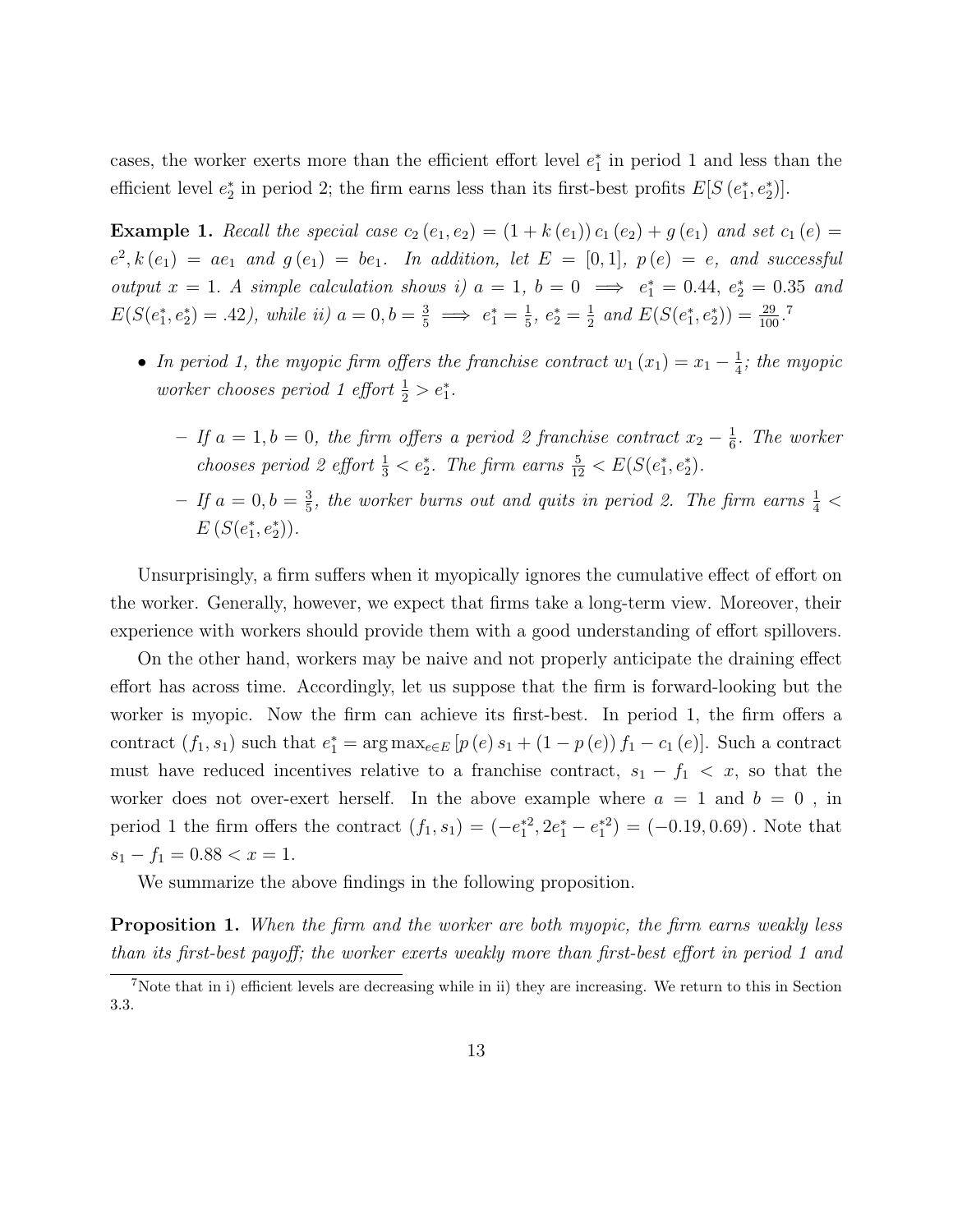weakly less than first-best effort in period 2. All inequalities are strict in the continuous case. When only the worker is myopic, the firm earns its first-best payoff; in period 1 the firm offers the worker a contract with weaker incentives than a franchise contract.

In the remainder of the analysis, we assume that both the firm and the worker are forward-looking.<sup>8</sup>

## 3.2 Forward-looking firm and worker

We now analyse what might be considered the fully rational model: Both the worker and the firm take full account of spillover effects in a forward-looking manner. For simplicity, we assume that both players maximize the undiscounted sum of their surplus; a small non-zero discount factor would not qualitatively affect the main results. In contrast to the no-spillover case, it is important to consider whether or not the firm can commit to a period 2 contract at the time that it offers a period 1 contract. As we will see, if the firm can commit to a future contract, then it always obtains its first-best outcome; if the firm cannot commit, this is no longer assured. We begin with the commitment case.

### Commitment

At the outset of the game, the firm offers a period 1 contract and a period 2 contract. Commitment is not required of the worker, so she is free to quit the firm at any time.

**Proposition 2.** When both the firm and the worker are forward-looking and the firm can commit to a future contract, the firm always obtains its first-best outcome. The firm can accomplish this using two franchise contracts. In the continuous case, the worker's expected surplus is negative in period 1 and positive in period 2.

Let us first consider the properties of a first-best contract in the continuous case. First note that the worker cannot receive a negative expected surplus in the second period, else she would quit after the first period. Suppose her second-period surplus is zero. Then she must be at a myopic best response in period 1; otherwise, she could improve her payoff by

<sup>&</sup>lt;sup>8</sup>We omit the analysis of the somewhat odd case of a myopic firm and forward-looking worker. In this setting, the myopic firm does not generally obtain its first-best outcome.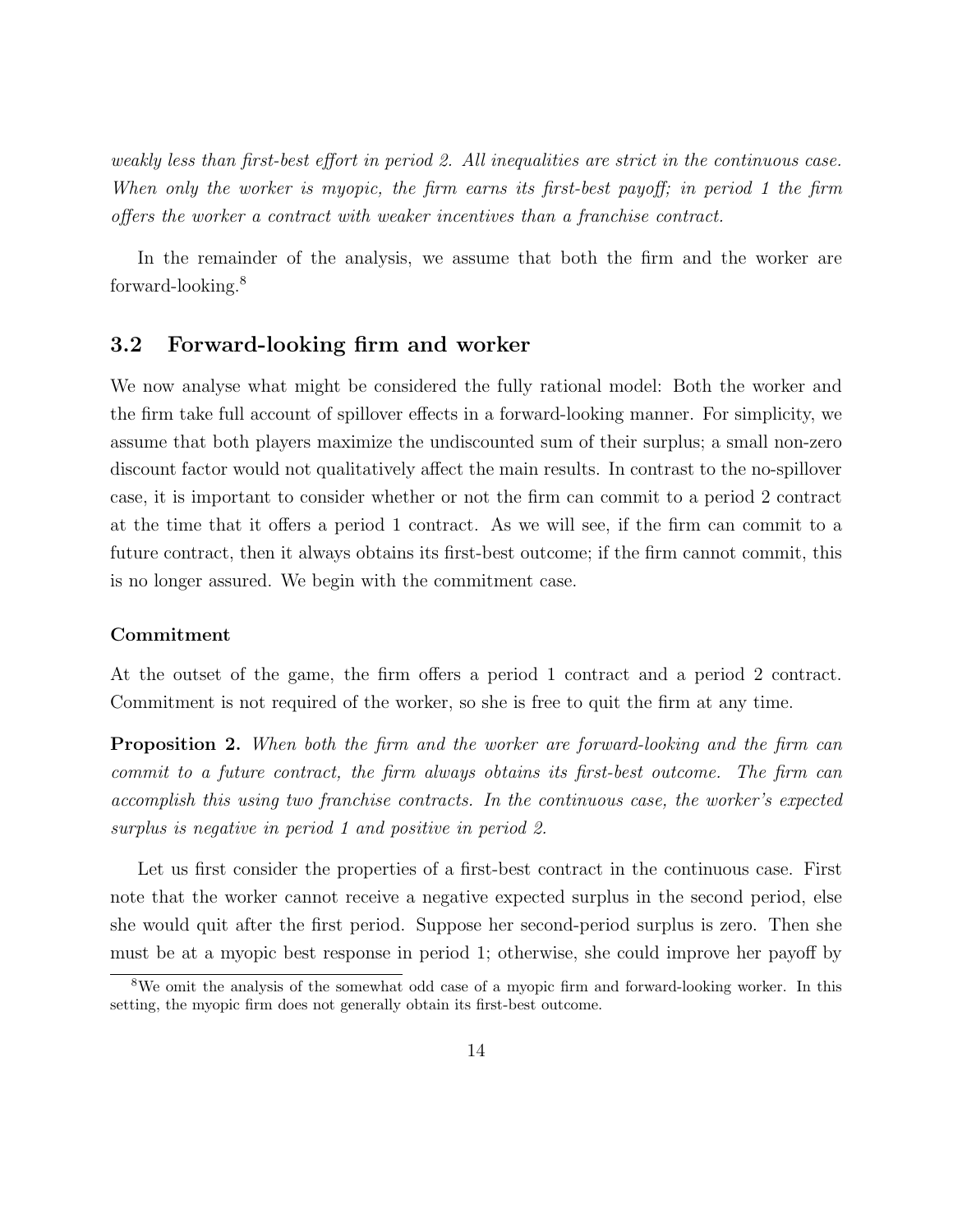myopically optimizing in period 1 and quitting in period 2. Since she is myopically optimizing in period 1, and our functions are differentiable, a slight deviation in her effort level results in essentially no change in her period 1 utility but does affect her period 2 utility, through the spillover effect on her effort cost. The worker can profitably deviate to slightly less effort in period 1 in order to generate surplus utility in period  $2 - a$  contradiction. Therefore, her second-period expected surplus must be positive. At the same time, her first-period expected surplus must be negative since the firm captures the total surplus across both periods. One way for the firm to accomplish this is with the following pair of franchise contracts, which can be used for all parameter values in both the continuous case and the finite case:

$$
w_1(x_1) = x_1 - E[x_1 | e_1^m] + c_1(e_1^m)
$$
  

$$
w_2(x_2) = x_2 - E[x_2 | e_2^*] + c_2(e_1^*, e_2^*) + E[x_1 | e_1^m] - c_1(e_1^m) - E[x_1 | e_1^*] - c_1(e_1^*)
$$

Observe that  $w_1$  here is exactly the same as in the benchmark case, where the firm and worker are both myopic. But now the forward-looking worker does not exert effort  $e_1^m$  in period 1. Instead, she internalizes the externality of the spillover and 'shirks', exerting effort  $e_1^* < e_1^m$ , with a resulting negative payoff of  $(E[x_1 | e_1^*] - c(e_1^*)) - (E[x_1 | e_1^m] + c(e_1^m))$ . The firm 'reimburses' her for that loss in period 2.

It is worth noting that this commitment need not be made through a formal future contract offer. In effect, the equilibrium relies on the worker believing that the 'correct' contract will be offered in the second period and the firm being sufficiently motivated not to deviate from that offer. For example, although not explicitly represented in our twoperiod model, that motivation could be the result of the firm's longer-term concerns about its reputation and ability to recruit and retain workers.

The firm's ability to commit to giving the worker a positive surplus in period 2 is crucial. We next consider what happens when the firm is either unable or unwilling to commit to future contracts.

#### No commitment

Suppose that the firm cannot commit to a period 2 contract in period 1.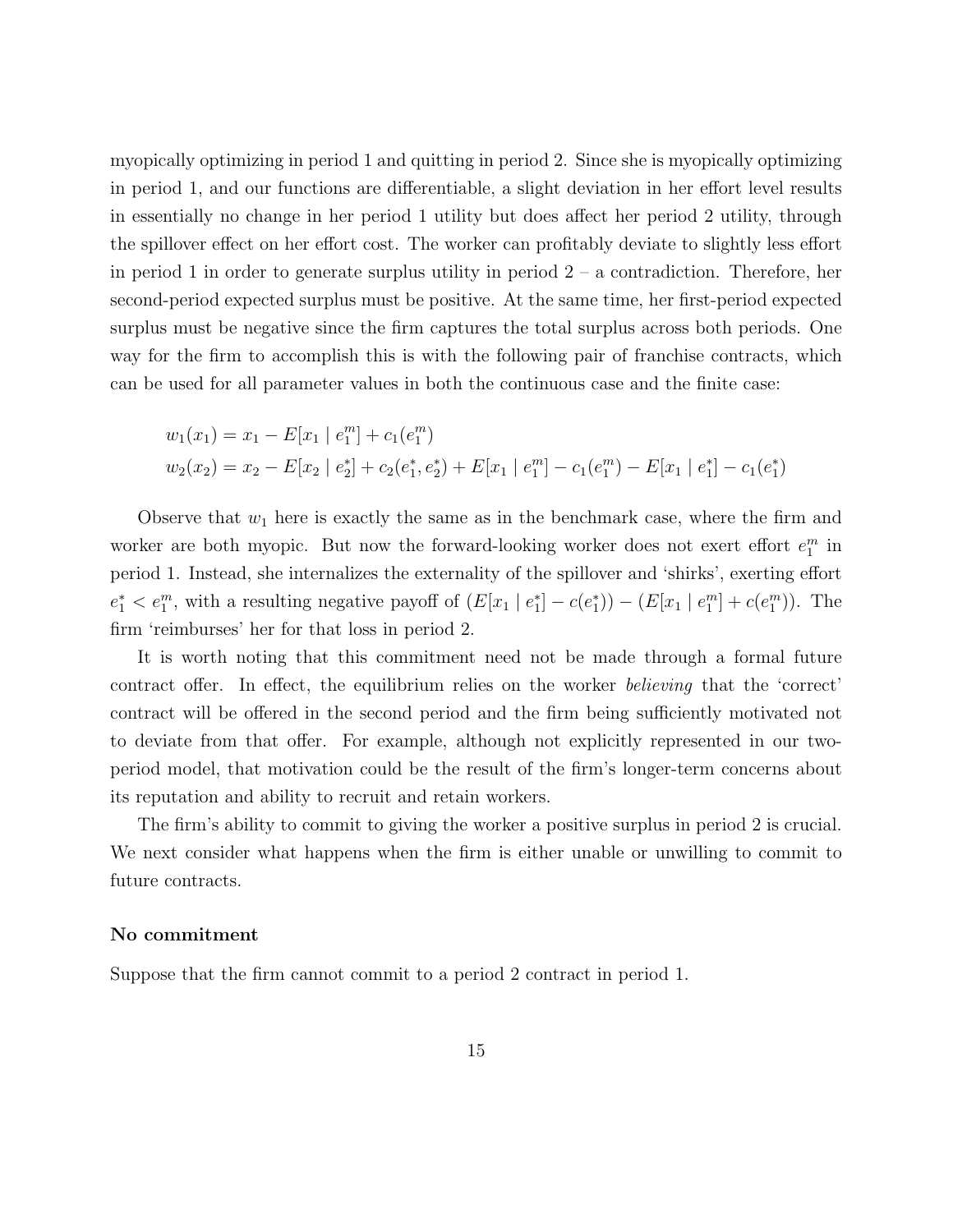**Proposition 3.** When both the firm and the worker are forward-looking and the firm cannot commit to a future contract, the firm cannot always obtain its first-best outcome.

This result stands in contrast to Proposition 2 and to the no-spillover case. To understand Proposition 3, we first show that there is no efficient (subgame perfect) equilibrium in the continuous case. Suppose instead that there is one. As we argued in the commitment case, in an efficient equilibrium the worker must be getting a positive expected surplus in the second period. However, when the firm cannot commit to a future contract, this is impossible. If the worker was obtaining an expected surplus  $M_2 > 0$ , the firm could modify its second period contract by charging her an additional  $M_2$ ; the worker would accept the contract without altering her behaviour and the firm would be better off.

This argument can be extended to show that there is actually no subgame perfect equilibrium at all in the continuous case. If the worker is maximizing her period 1 utility, she prefers to reduce her effort (slightly) and benefit from a lower effort cost in any period 2 subgame in which she exerts positive effort. If she is not maximizing period 1 utility, she prefers to maximize her short-term utility and then quit. This seems to suggest a subgame perfect equilibrium in mixed strategies but there is none (see the Appendix). However, this non-existence is essentially a technical issue – recall that existence of a subgame perfect equilibrium is not guaranteed when strategy spaces are continuous. Existence of a (possibly mixed) subgame perfect equilibrium can be guaranteed by using a finite grid to approximate continuous strategy spaces. If the grid is fine enough, the argument of the previous paragraph still applies and all subgame perfect equilibria are inefficient.

While a finite effort choice set has the technical advantage of assuring existence of an equilibrium, there are also good non-technical reasons for its use. The worker may not perceive effort costs in a continuous manner but rather as discontinuous jumps. More to the point, in many contexts the worker's effort choices are more accurately modelled as a finite number of choices. A salesperson's effort, for instance, may be best measured in units like customer calls / visits or days on site. Small changes may have little impact. Or her effort may be predominantly a function of the number of regions or clients she focuses on, so that a set of effort levels with only a few choices, rather than a fine grid with a multitude, may be appropriate. We turn to the finite case next.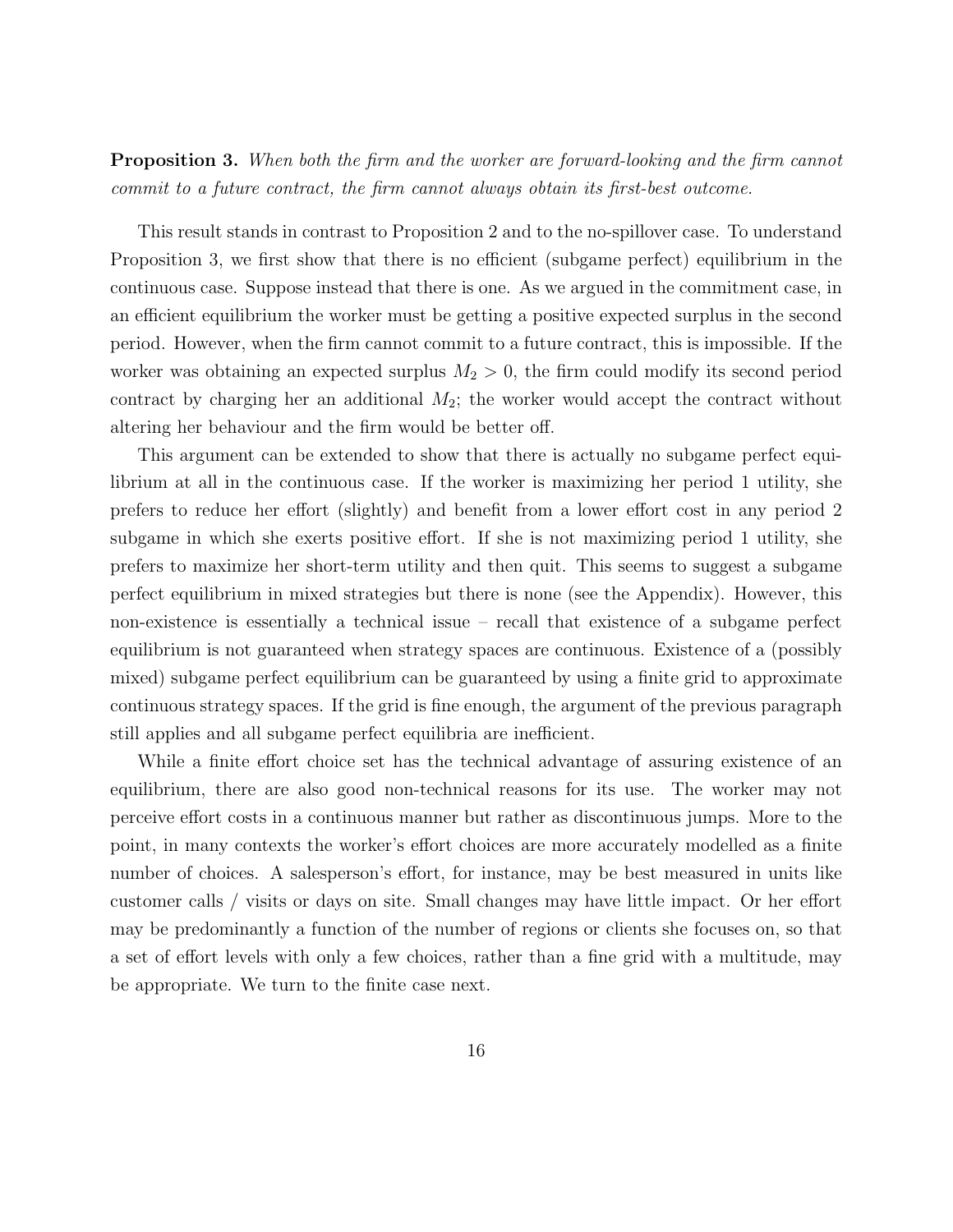#### Finite case

Suppose the worker chooses among n effort levels, so that  $E = (a_1, a_2, \ldots, a_n)$ ,  $0 \le a_1 < a_2 <$  $\ldots < a_n$ . We can think of  $a_1$  as the minimal effort the worker can put in without being fired by her supervisor. If probabilities and costs were defined on an interval of  $\mathbf{R}_{+}$  containing E, the concavity of p and convexity of c would imply  $\frac{c_{i+1}-c_i}{p_{i+1}-c_i} \geq \frac{c_i-c_{i-1}}{p_i-c_{i-1}}$  $\frac{c_i-c_{i-1}}{p_i-c_{i-1}}$  for all *i*, so we assume these conditions.

Our first proposition covers two extremes: the efficient first-period effort is very low,  $e_1^* = a_1$ , or very high,  $e_1^* = e_1^m$ . The former case implies that spillover costs are important; the latter may correspond to negligible spillovers or to non-negligible spillovers which reveal themselves in a small  $e_2^*$ .

**Proposition 4.** If  $e_1^* \in \{a_1, e_1^m\}$ , the firm obtains its first-best outcome. When  $e_1^* = a_1$ , the firm can accomplish this using a flat contract in period 1 followed by a franchise contract in period 2. When  $e_1^* = e_1^m$ , the firm can offer two franchise contracts.

First suppose that  $e_1^* = a_1$ . If the firm offers a flat contract in the first period, the worker responds by putting in minimal effort  $a_1$ ; a franchise contract in the second period elicits efficient behaviour in the usual way. In each period, the firm extracts all expected surplus. Now suppose that  $e_1^* = e_1^m$  and that the firm offers two franchise contracts. As a general matter, such an offer either i) elicits efficient behaviour or ii) induces the worker to myopically over-exert herself in period 1 and then quit. When  $e_1^* = e_1^m$ , myopic optimization is efficient so that ii) does not apply.

Our next two propositions cover spillovers that reduce the first-period efficient output, though not to an extreme,  $a_1 < e_1^* < e_1^m$ . The first proposition gives sufficient conditions for the firm to achieve its first-best outcome.

Consider a first-best equilibrium. The worker exerts efforts  $e_1^*, e_2^*$  and earns a two-period (expected) surplus of 0. Since there is no contract commitment, the firm will extract all the surplus in period 2. Hence, in period 1 the firm must offer a contract under which  $e_1^*$ is the worker's myopic best response; otherwise the worker could do better by myopically optimizing in period 1 and quitting in period 2. Note that the worker earns no surplus in period 1 either, since her total surplus across periods is 0.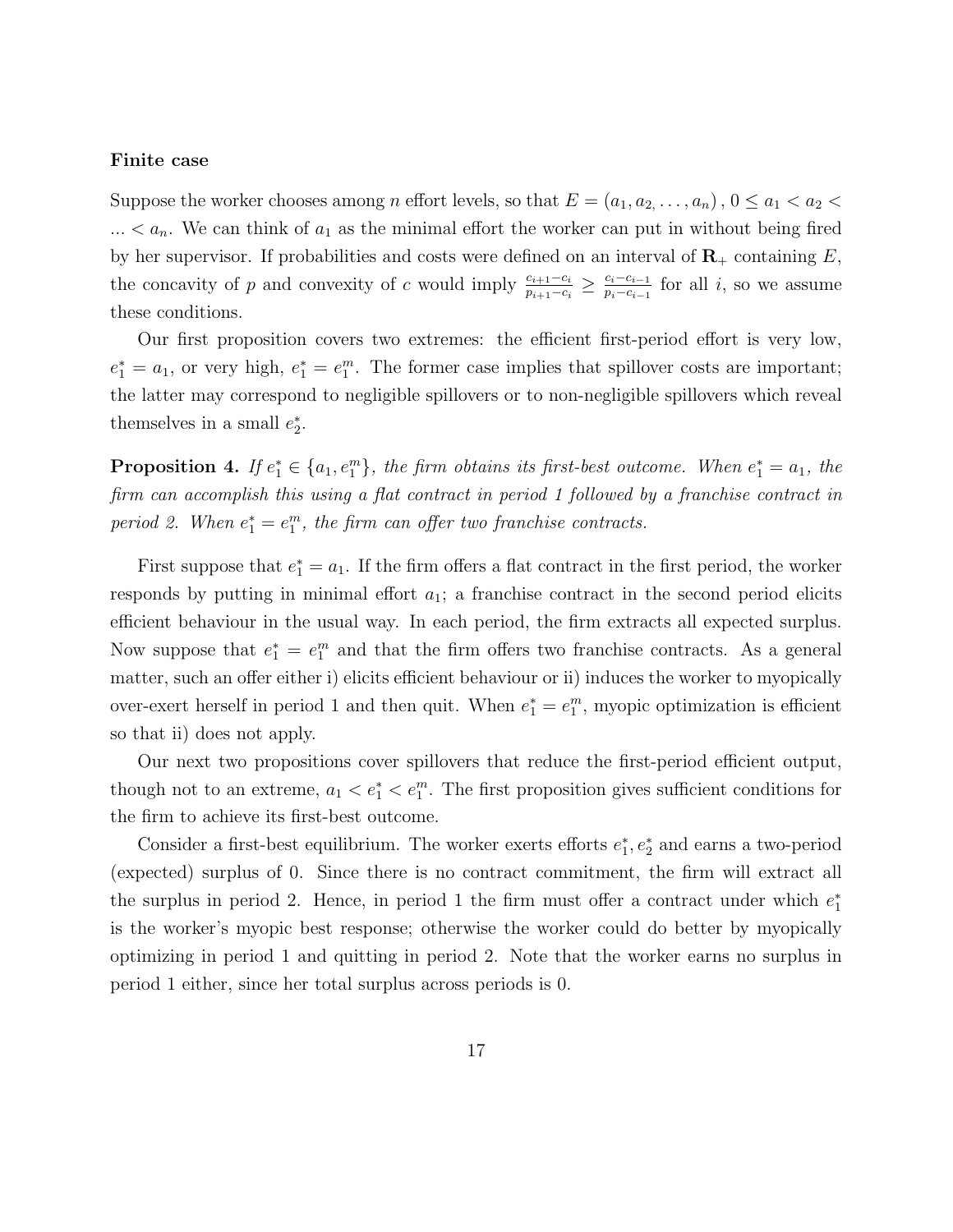Let  $e_1^* = a_g$  and  $e_2^* = a_h$  and define the first period contract  $w_1 = (f^*, s^*)$  by

$$
f^* = \frac{p(a_{g+1}) c_1(a_g) - c_1(a_{g+1}) p(a_g)}{p(a_{g+1}) - p(a_g)}, s^* = \frac{(1 - p(a_g)) c_1(a_{g+1}) - c_1(a_g) (1 - p(a_{g+1}))}{p(a_{g+1}) - p(a_g)}
$$
(1)

This contract is designed to satisfy the conditions described in the previous paragraph, which are similar to those found in a standard principal-agent problem without spillovers. First, the contract satisfies the incentive compatibility constraint, ensuring that  $e_1^* = a_g$  is the worker's myopic optimal effort choice. Second, the worker's participation constraint binds at that effort, ensuring that the firm collects all period 1 expected surplus.

Under this contract, the worker cannot benefit in the short term by deviating from  $e_1^*$ . However, due to her effort cost spillover she might still prefer to reduce her effort in period 1 to enjoy a lower effort cost in period 2. For the firm to achieve its first-best outcome, the firm must be able to ensure that the worker's loss from any shirking in period 1 outweighs her increased efficiency in period 2. The condition in Proposition 5 guarantees this.

**Proposition 5.** Suppose  $e_1^* \notin \{a_1, e_1^m\}$ . The firm can obtain its first-best outcome if, for all  $i \leq g$  and  $j \geq h$ ,

$$
p(a_i) s^* + (1 - p(a_i)) f^* - c_1(a_i) \leq p(a_h) x - c_2(a_g, a_h) - p(a_j) x + c_2(a_i, a_j).
$$
 (2)

In period 1, the firm must offer incentives that are stronger than a flat contract, to induce  $e_1 > a_1$ , but weaker than a franchise, to preclude  $e_1 = e_1^m$ . In the second period, the firm can offer a franchise contract.

The contract  $w_1 = (f^*, s^*)$  satisfies the incentive compatibility constraint, while  $s^* - f^*$ is the largest incentive that the firm can offer without inducing a first-period effort choice greater than  $e_1^*$ . That is, under the contract  $w_1 = (f^*, s^*)$ , effort  $e_1^*$  is optimal in period 1, while under any contract  $(f_1, s_1)$  with  $s_1 - f_1 > s^* - f$ , some effort  $e_1 > e_1^*$  yields the worker a higher period 1 payoff. Thus, the contract provides the strongest possible disincentive for the worker to shirk in period 1. Condition (2) ensures that when the firm offers  $(f^*, s^*)$  in period 1 followed by a franchise contract in period 2, the worker's first-period loss from choosing a smaller effort than  $e_1^*$  outweighs her resulting second-period gain from reduced effort costs.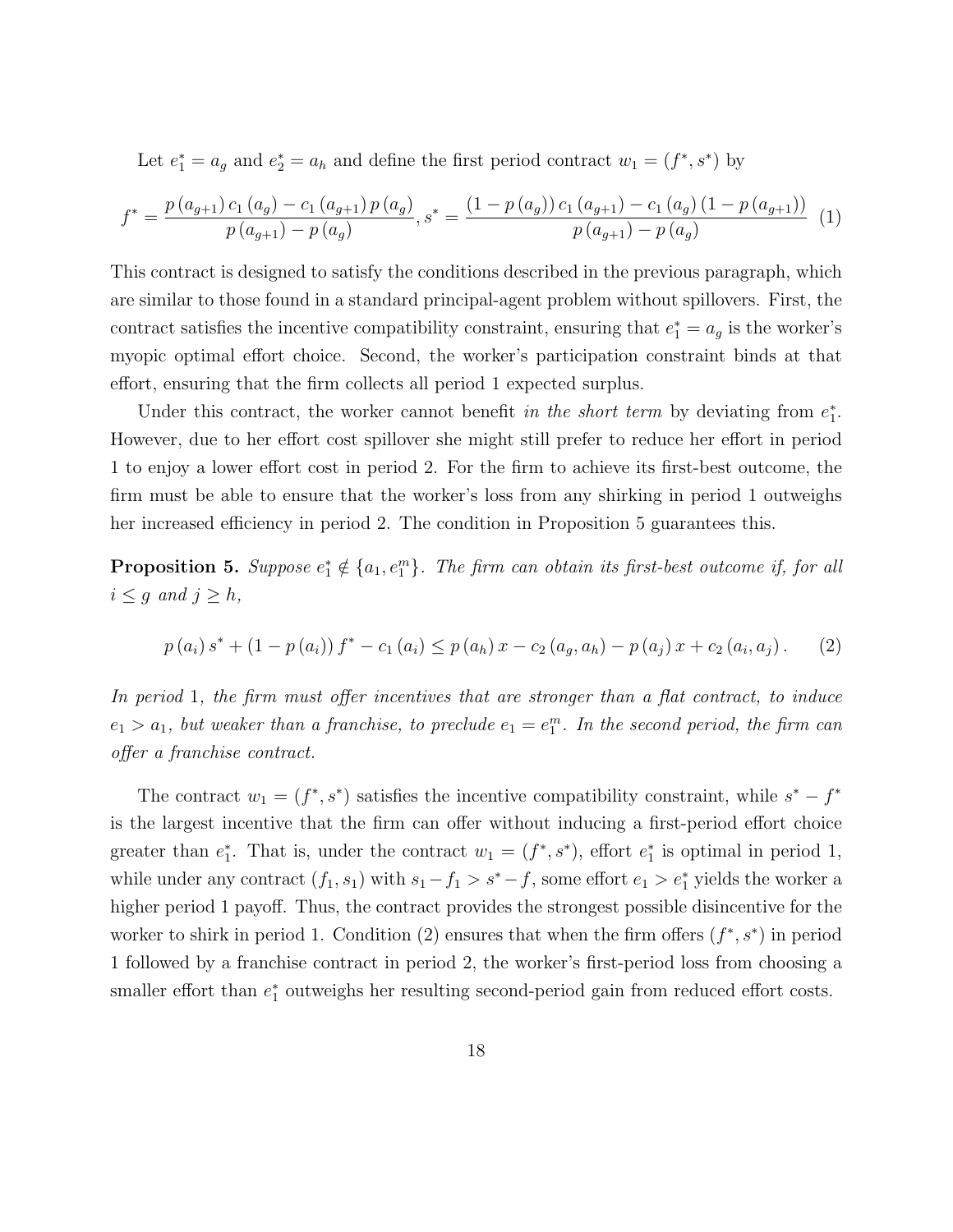When condition (2) is violated, it is not always possible for the firm to achieve its firstbest outcome. As the next proposition indicates, the firm's best strategy might then be to burn the worker out – maximizing her short term effort then letting her exit.

**Proposition 6.** Suppose  $e_1^* \notin \{a_1, e_1^m\}$ . When condition (2) does not hold, the firm may not be able to achieve its first-best outcome. When it cannot achieve its first-best, the firm sometimes offers a burnout contract in period 1. The resulting inefficiency can be severe: The firm's expected payoff under a burnout equilibrium can approach half of the first-best, but can never be lower.

Although the proposition focuses on burnout, there may also be other types of inefficient equilibria when condition (2) fails. One possibility is an equilibrium in which the worker mixes between  $e_1^*$  and some lower action  $a_i < e_1^*$ . In such an equilibrium, the firm offers a contract with a higher franchise fee in period 2 when output is low in period 1.

The exact conditions under which burnout is optimal for the firm may be affected by additional factors that are not included in our model. For example, we have assumed that workers who exit cannot be replaced in period 2. It is possible that the firm could hire and deploy a new worker quickly enough to achieve some productivity in period 2. In that case, burning workers out would become more attractive, effectively relaxing the conditions under which such an equilibrium exists. On the other hand, we have not included some additional costs associated with turnover (e.g., hiring and training new workers), which would make burnout less attractive and thus narrow those conditions. Even when it is the firm's optimal strategy, burning the worker out can be very costly relative to the first-best outcome, as illustrated in Example 3.

While we have assumed that the worker is risk-neutral in order to isolate the effects of effort cost spillovers, our main qualitative results, including the firm's inability to achieve its first-best outcome and the existence of burnout equilibria, will continue to hold with some risk aversion. We leave the complete analysis of a risk-averse agent for future research

Two Examples In this section, we present two examples that illustrate propositions 5 and 6. We allow the worker's effort to take one of three values -  $E = (a_1, a_2, a_3)$  - which is the simplest finite case that displays a range of outcomes. In both examples, the probability of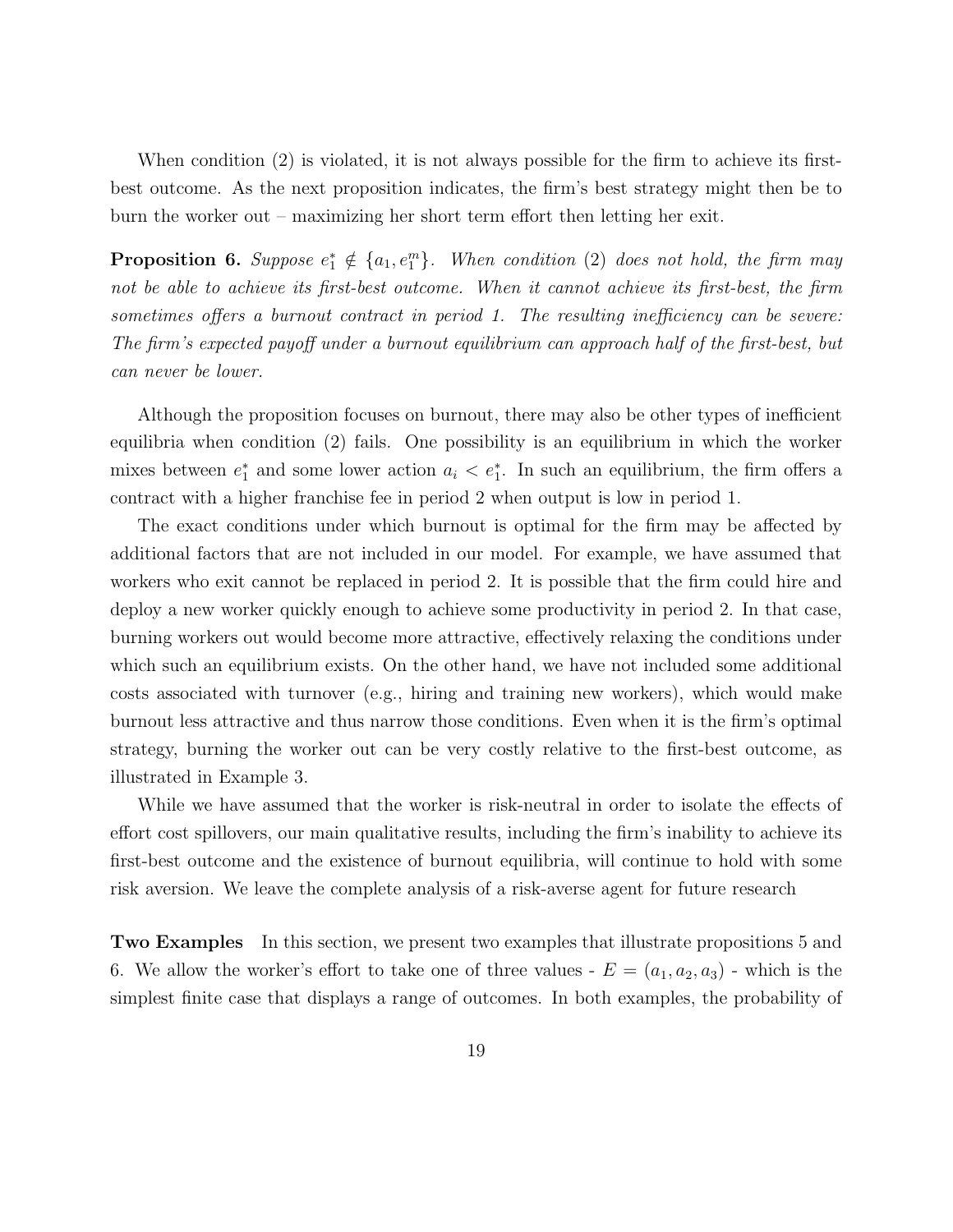success and first-period costs are described by the following matrix:

Period 1 effort 
$$
p(a_i)
$$
  $c_1(a_i)$   
\n $a_1$   $\frac{1}{100}$  1  
\n $a_2$   $\frac{52}{100}$  2  
\n $a_3$   $\frac{58}{100}$  4

The first example illustrates Proposition 5 - the sufficient condition (2) is satisfied, so the firm can obtain its first-best outcome.

Example 2. The probability of success and the first-period effort costs are given by matrix (3). Second-period effort costs  $c_2(a_i, a_j)$  are given by the matrix:

| <i>Period 2 effort</i> $\rightarrow$                                                | $a_1$         | a <sub>2</sub> | $a_3$ |
|-------------------------------------------------------------------------------------|---------------|----------------|-------|
| <i>Period 1 effort</i> $\downarrow$ $c_2(a_i, a_1)$ $c_2(a_i, a_2)$ $c_2(a_i, a_3)$ |               |                |       |
| $a_1$                                                                               |               |                | 5 L   |
| $a_2$                                                                               | $\mathcal{L}$ | 17             | 72    |
| $a_3$                                                                               | 300           | 450            | 500   |

It is easily verified that the efficient effort choices are  $e_1^* = a_2, e_2^* = a_2$ . Moreover, these are also the unique equilibrium effort levels. These efforts can be implemented by the contract  $w_1 = (f_1^*, s_1^*) = \left(-\frac{46}{3}\right)$  $\frac{16}{3}, \frac{54}{3}$  $\frac{34}{3}$ , as defined by (1), followed by the contract  $w_2 = (f_2, s_2) = (-9, 41)$ . The firm earns the first-best surplus 813. (See Appendix for details).

The second example illustrates Proposition 6; condition (2) is not satisfied and the firm cannot obtain its first-best outcome. It differs from the first example in that the cost spillover from period 1 effort has increased. For simplicity, the only change is an increase in the cost of effort level  $a_2$  in period 2 following  $a_2$  in period 1.

Example 3. The probability of success and the first-period effort costs are given by matrix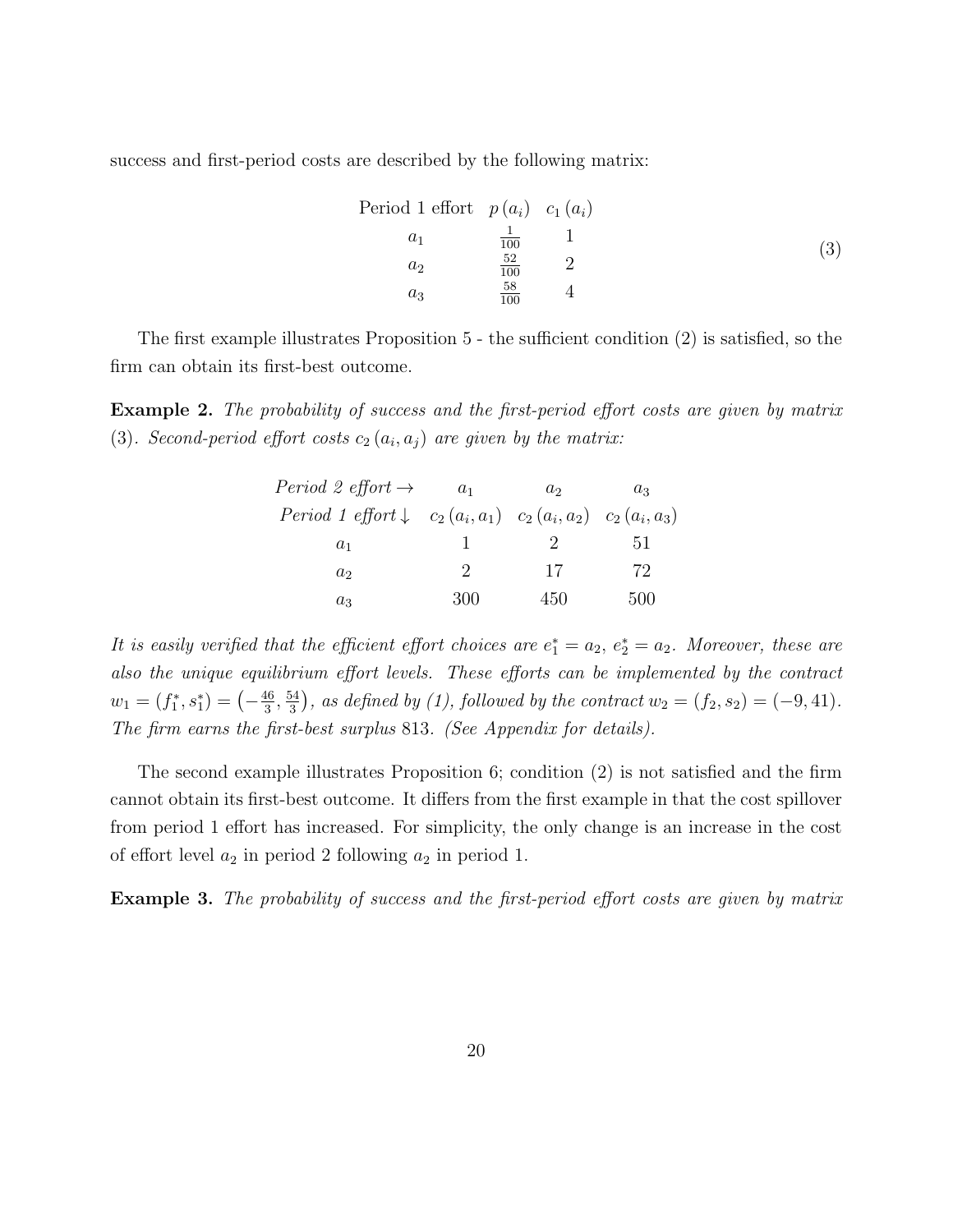(3). Second-period effort costs  $c_2(a_i, a_j)$  are given by the matrix:

| <i>Period 2 effort</i> $\rightarrow$                                         | $a_1$         | a <sub>2</sub> | $a_3$ |
|------------------------------------------------------------------------------|---------------|----------------|-------|
| Period 1 effort $\downarrow$ $c_2(a_i, a_1)$ $c_2(a_i, a_2)$ $c_2(a_i, a_3)$ |               |                |       |
| $a_1$                                                                        |               |                | 5T.   |
| a <sub>2</sub>                                                               | $\mathcal{D}$ | 22             | 72    |
| $a_3$                                                                        | 300           | 450            | 500   |

Again,  $e_1^* = a_2, e_2^* = a_2$ . But now these effort levels cannot be achieved in equilibrium. Instead, the unique equilibrium outcome is an effort of  $a_3$  in period 1, resulting in the worker burning out and quitting. This outcome can be implemented by the contract offers  $w_1 = (f_1^*, s_1^*)$  and  $w_2 = (0, 0)$ . The firm earns a surplus of 460, which is 57% of the first-best surplus 808.

Why is it that efficiency no longer obtains? The firm could, as before, offer a contract that makes the effort level  $a_2$  myopically optimal in period  $1$ ,<sup>9</sup> followed by a franchise contract. But now, the increased spillover cost means that the (forward-looking) worker would choose effort level  $a_1$  in period 1, sacrificing some of her initial payoff in favour of a reduction in her later effort cost.

Note that equilibrium effort levels are constant in the first example and decreasing in the second. It is also possible for them to be increasing. For instance, this occurs when  $a_1 = e_1^*$ and efficient efforts are increasing.

In the next section, we consider the direction of efficient effort levels.

## 3.3 The Effect of Spillovers on First-Best Efforts

With no spillovers, efficient effort levels are a constant  $e^*$  across periods. Spillovers (weakly) reduce the efficient levels. Which period's effort level is affected more? Should the worker work relatively hard in the first period and ease up later when effort is more costly, or should she cut back sharply in the first period to minimize the magnitude of the spillover? To gain some insight into these questions, we recall the special case  $c_2(e_1, e_2) = (1 + k(e_1)) c_1(e_2) +$ 

<sup>&</sup>lt;sup>9</sup>In fact, with the contract  $(f^*, s^*)$  both  $a_2$  and  $a_3$  are myopically optimal (this indifference is inconsequential and could be broken with a slight adjustment.)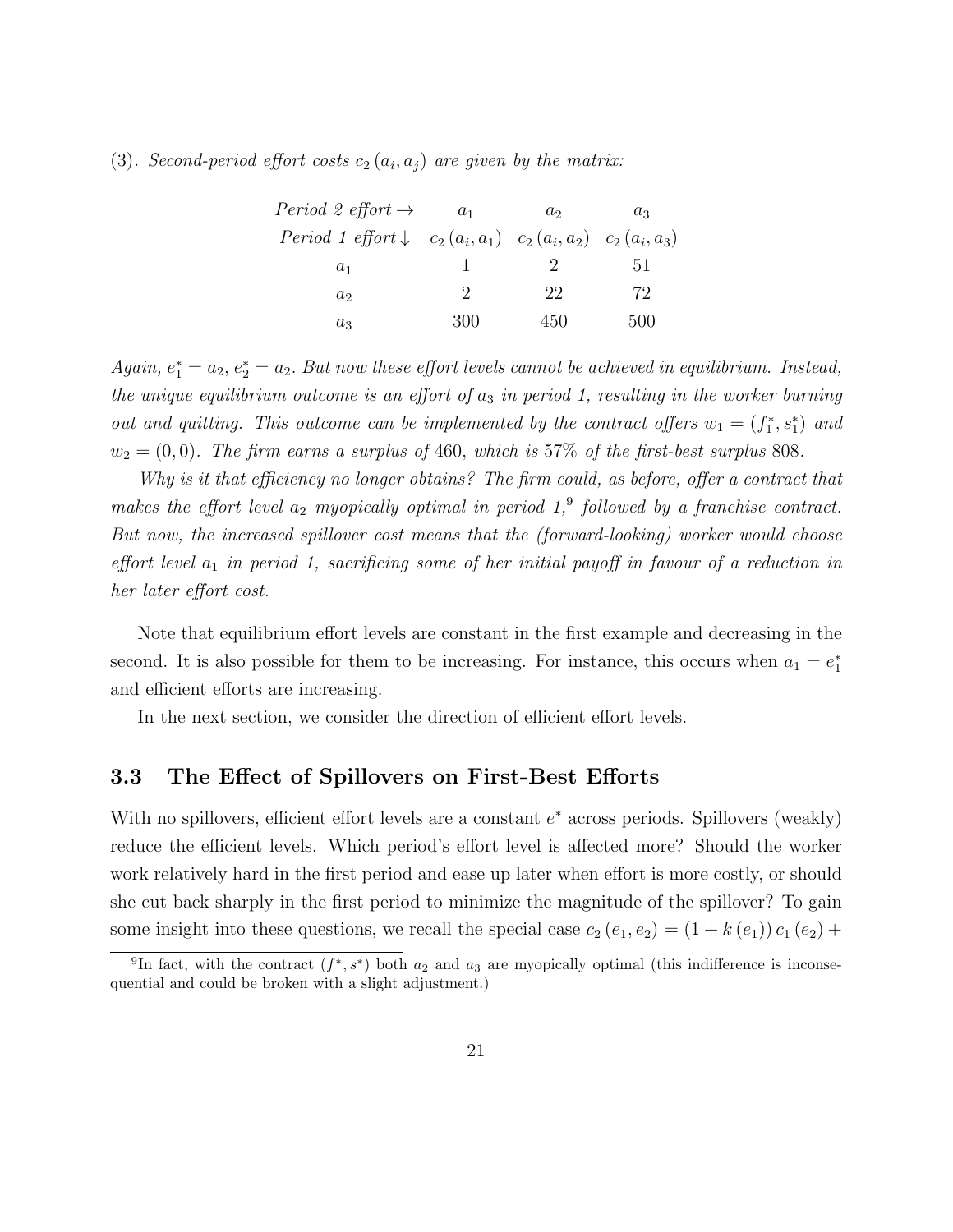$g(e_1)$  and suppose that  $E = \mathbb{R}_+$ , g is differentiable, and  $c_1(e_1) = be_1^y$  and  $k(e_1) = ae_1^z$ . Thus,

$$
c_1(e_1) = be_1^y, c_2(e_1, e_2) = (1 + ae_1^z) be_2^y + g(e_1)
$$

Our maintained assumptions imply that  $y > 1$  and  $z, a, b, g'(x) \geq 0$ , with  $a = 0 \implies$  $g' > 0$  and  $g' \equiv 0 \implies a > 0$ .

**Proposition 7.** 1. If  $a = 0$ , efficient effort levels are increasing.

- 2. If  $z > y$ , efficient effort levels are increasing.
- 3. If  $z < y$  and  $g' \equiv 0$ , efficient effort levels are decreasing.
- 4. If  $z = y$  and  $g' \equiv 0$ , efficient effort levels are constant.

When  $a = 0$ , the spillover does not affect the marginal cost of second-period effort. As a result, the second-period efficient level is the same as without spillovers. On the other hand, the first-period efficient level is reduced due to the negative externality reflected in  $g'(x) > 0$ , so that  $e_1^* < e^* = e_2^*$  (see Example 1). Now, suppose  $a > 0$ . When  $z > y$ , the spillover cost from effort is more convex than the direct cost of effort. This leads to a large reduction in first-period effort to mitigate the second-period externality, and again  $e_1^* < e_2^*$ . When  $z < y$ , the spillover cost is less convex than the direct cost. In and of itself, this lessens the impetus for a reduction in first-period cost from the stationary optimum  $e^*$ , suggesting that  $e_1^* > e_2^*$ . However, this pattern could be reversed by the effect of an increasing fixed cost, hence 3) adds the condition  $g' \equiv 0$  for an unambiguous result (see Example 1). While the intuition behind these results is reasonable enough, we cannot at this point claim that the findings extend to more general cost functions.

When  $a > 0$  and  $g' > 0$ , we have  $e_1^*, e_2^* < e^*$ . Although this might suggest that efficient levels are decreasing in spillover costs, the effect is not so simple. For instance, suppose that  $g(e_1) = re_1$ . As r increases,  $e_1^*$  does fall. But this fall in  $e_1^*$  decreases second-period marginal costs, so that  $e_2^*$  rises. On the other hand, an increase in  $a$  can, in some instances, cause a rise in  $e_1^*$  and a fall in  $e_2^*$ .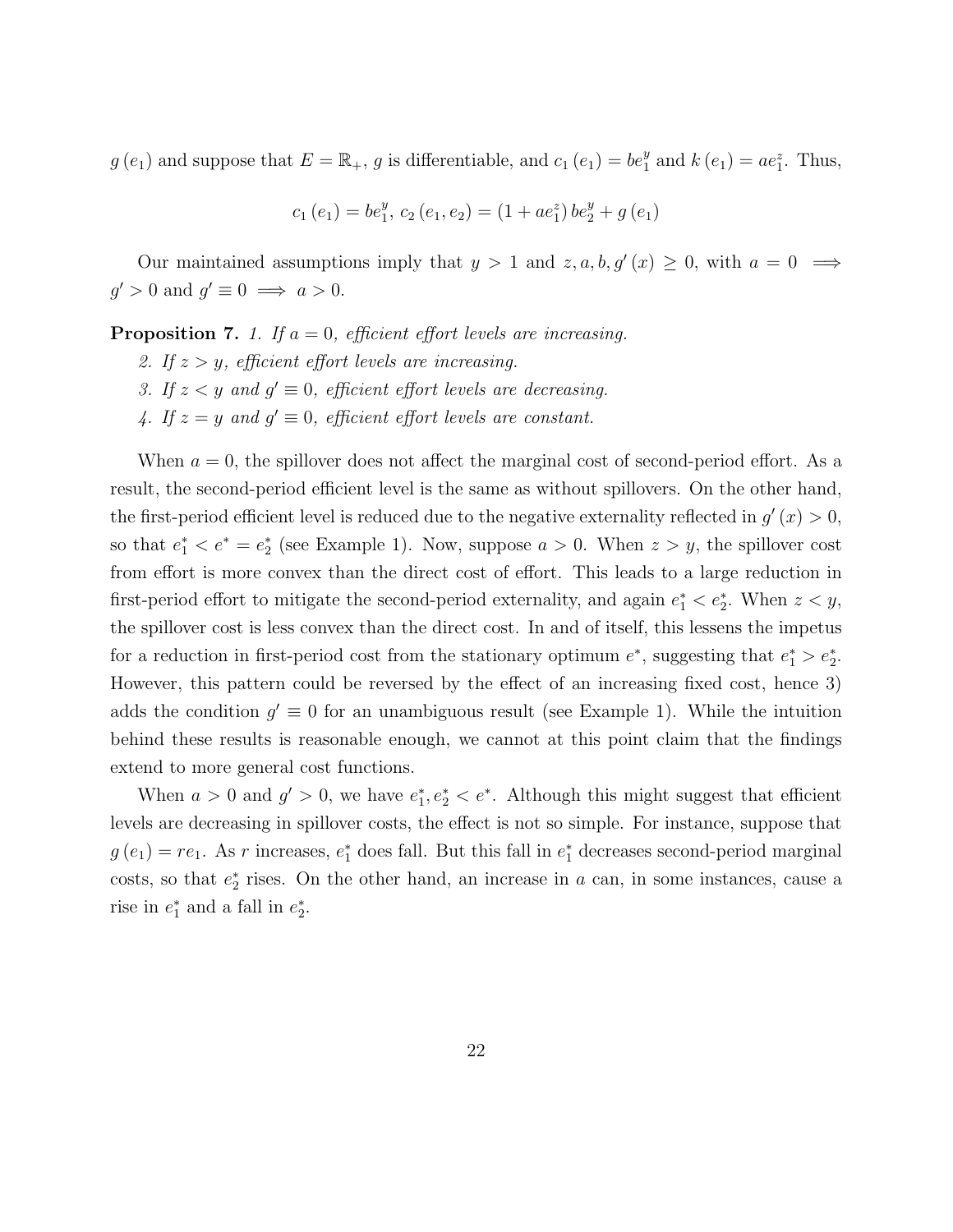# 4 Conclusions

Employee burnout is a significant issue that has long plagued firms, gaining increased attention in recent years. The prevalence of burnout is an indication that the costs of work-related effort (such as fatigue) are incurred by workers not only *while* they are working, but for some time after. We incorporate this effort cost spillover into a two-period principal-agent model to study its impact on the optimal design of incentive contracts over time.

The single-period principal-agent model typically used to study static incentive contracts under moral hazard cannot account for these dynamic spillover effects. Applying the standard franchise solution in the presence of spillovers results in the employee exerting more than the efficient effort in the first period and less in the second; the firm obtains less than first-best profits.

Using a dynamic model, we find that a forward-looking firm employing a myopic worker can achieve its first-best profit. It does so by offering weaker incentives in the first period than it would without spillover costs, thus inducing the worker to optimally reduce her first period effort.

When the firm and the worker are both forward-looking the analysis is trickier. If the firm can commit to a multiperiod contract, it can always obtain first-best profits. Otherwise, it may not be able to. In some cases, the firm's best possible outcome is a 'burnout equilibrium', in which the worker exerts so much effort in period 1 that she quits in the second period. This can be the case even when retaining the worker over time would generate almost twice as much surplus as burning them out.

These results have a number of managerial implications. In order to maximize profits over time, firms should consider the long-term effects of effort on employees' well-being and willingness to work and adjust expectations and incentives accordingly. The existence of burnout equilibria might help to explain the prevalence of employee burnout, even when firms can seemingly benefit by increasing retention. For firms seeking to reduce burnout, our results suggest that they might do so by committing to longer-term incentive contracts. Similarly, a policymaker seeking to decrease burnout rates should consider interventions that encourage or enable firms to commit to longer-term contracts. Finally, our results indicate the value to firms of reducing effort cost spillovers among their employees. This might help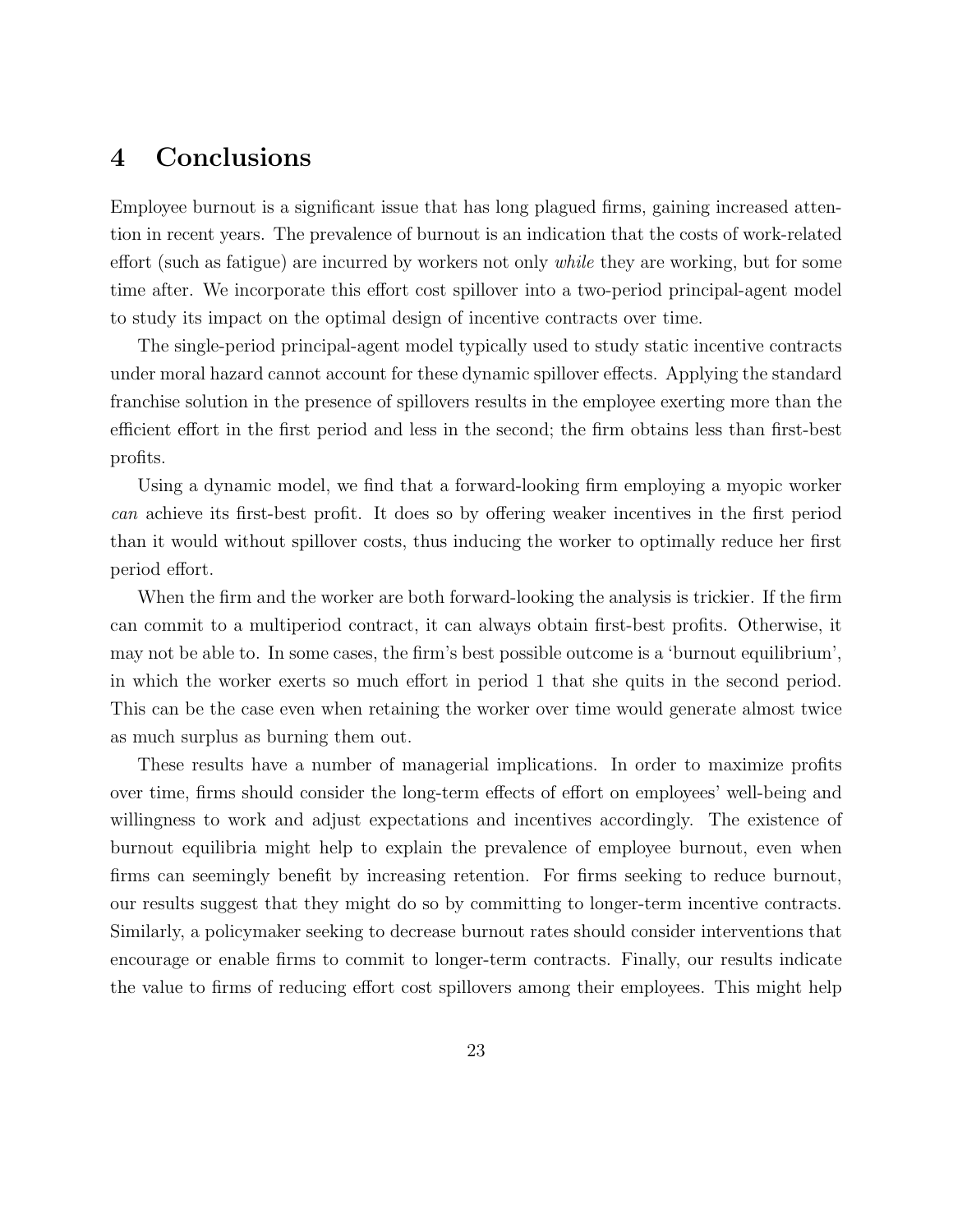to explain the growing popularity of benefits such as employee wellness programs and flexible work arrangements, among others.

We conclude with a brief discussion of some of our model assumptions and limitations, which suggest opportunities for further research. We have made the simplifying assumption that a worker's outside option utility in the second period is unaffected by her first-period effort. However, if her effort cost spillover represents fatigue, then she might continue to feel that effect if she leaves and joins another firm, thereby lowering her outside option utility. Conversely, if the spillover reflects task saturation, then instead of affecting the worker's outside option, it might continue to affect the firm (or the worker's replacement) after she exits. It would be interesting, both theoretically and managerially, to consider how our results would be affected if the spillover cost of effort was subject to some exogenous shock, forcing the firm to design the second-period contract with imperfect information about the worker's effort cost. Finally, this research is motivated by common concerns about employee burnout, so we have focused on positive effort cost spillover, with the worker's period 2 effort cost increasing in period 1 effort. It might be worth considering the effects of negative spillovers which could exist if early effort generates some type of learning or momentum effect.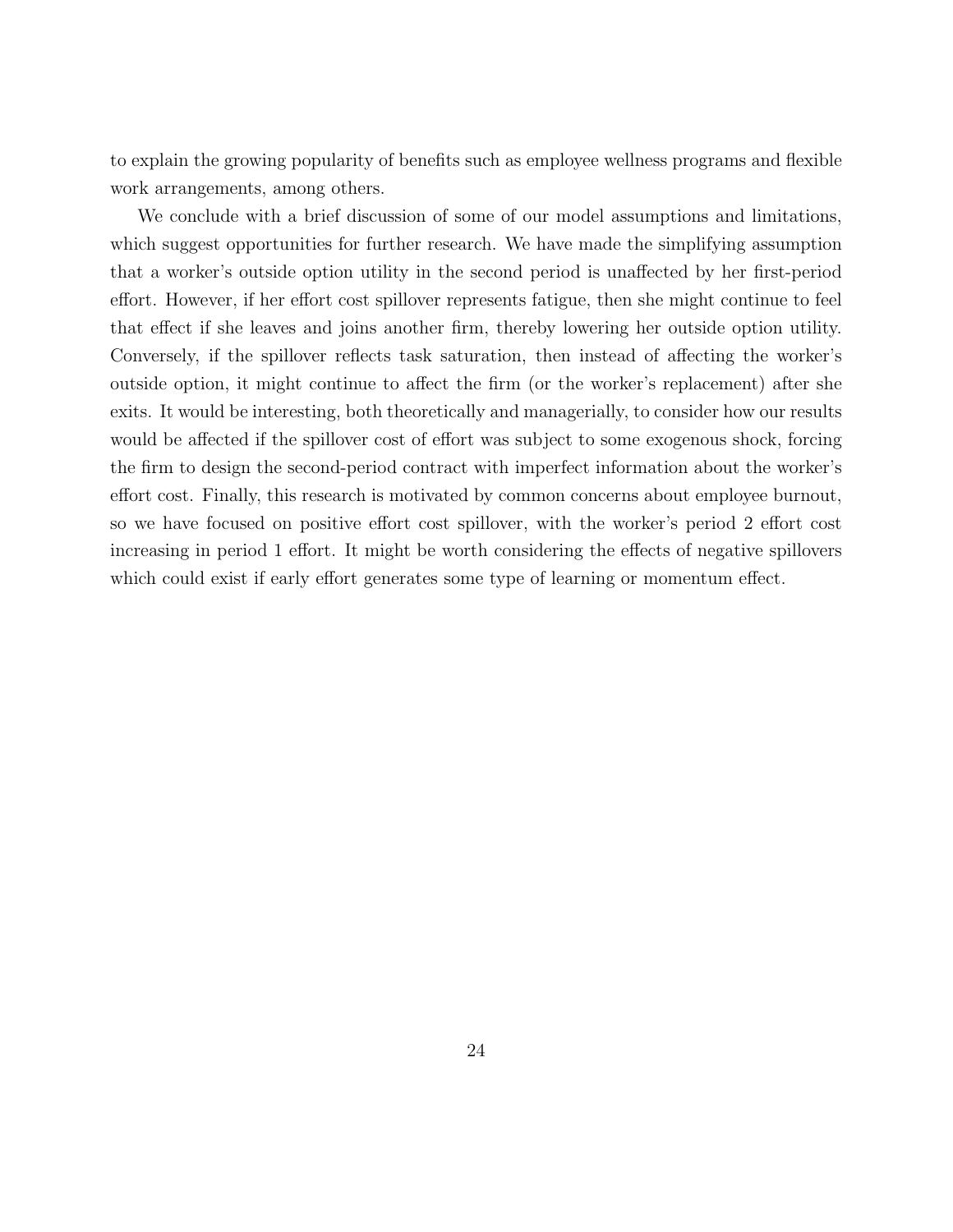# References

- Abrahám, A., & Pavoni, N. (2008). Efficient allocations with moral hazard and hidden borrowing and lending: A recursive formulation. Review of Economic Dynamics, 11 (4), 781–803.
- Banker, R. D., Lee, S. Y., Potter, G., & D., S. (2001). An empirical analysis of continuing improvements following the implementation of a performance-based compensation plan. Journal of Accounting and Economics,  $30(3)$ ,  $315-350$ .
- Basu, A. K., Lal, R., Srinivasan, V., & Staelin, R. (1985). Salesforce compensation plans: An agency theoretic perspective. Marketing Science, 4 (4), 267–291.
- Bouwens, J., & Kroos, P. (2011). Target ratcheting and effort reduction. Journal of Accounting and Economics, 51 (1-2), 171–185.
- Cordes, C. L., & Dougherty, T. W. (1993). A review and an integration of research on job burnout. Academy of Management Review, 18 (4), 621–656.
- Cordes, C. L., Dougherty, T. W., & Blum, M. (1997). Patterns of burnout among managers and professionals: A comparison of models. Journal of Organizational Behavior , 18 (6), 685–701.
- Dearden, J. A., & Lilien, G. L. (1990). On optimal salesforce compensation in the presence of production learning effects. *International Journal of Research in Marketing*,  $7(2-3)$ , 179–188.
- Demarzo, P. M., & Sannikov, Y. (2017). Learning, termination, and payout policy in dynamic incentive contracts. The Review of Economic Studies,  $84(1)$ , 182–236.
- Fudenberg, D., Holmström, B., & Milgrom, P. (1990). Short-term contracts and long-term agency relationships. Journal of Economic Theory, 51 , 1–31.
- Gershkov, A., & Perry, M. (2012). Dynamic contracts with moral hazard and adverse selection. Review of Economic Studies, 79 (1), 268–306.
- Godes, D. (2004). Contracting under endogenous risk. *Quantitative Marketing and Economics*,  $\mathcal{Q}(4)$ , 321–345.
- Habel, J., Alavi, S., & Linsenmayer, K. (2021). Variable compensation and salesperson health. Journal of Marketing, 85 (3), 130–149.
- Holmström, B. (1979). Moral hazard and observability. The Bell Journal of Economics,  $10(1)$ , 74–91.
- Holmström, B., & Milgrom, P.  $(1987)$ . Aggregation and linearity in the provision of intertemporal incentives.  $Econometrica, 55(2), 303-328.$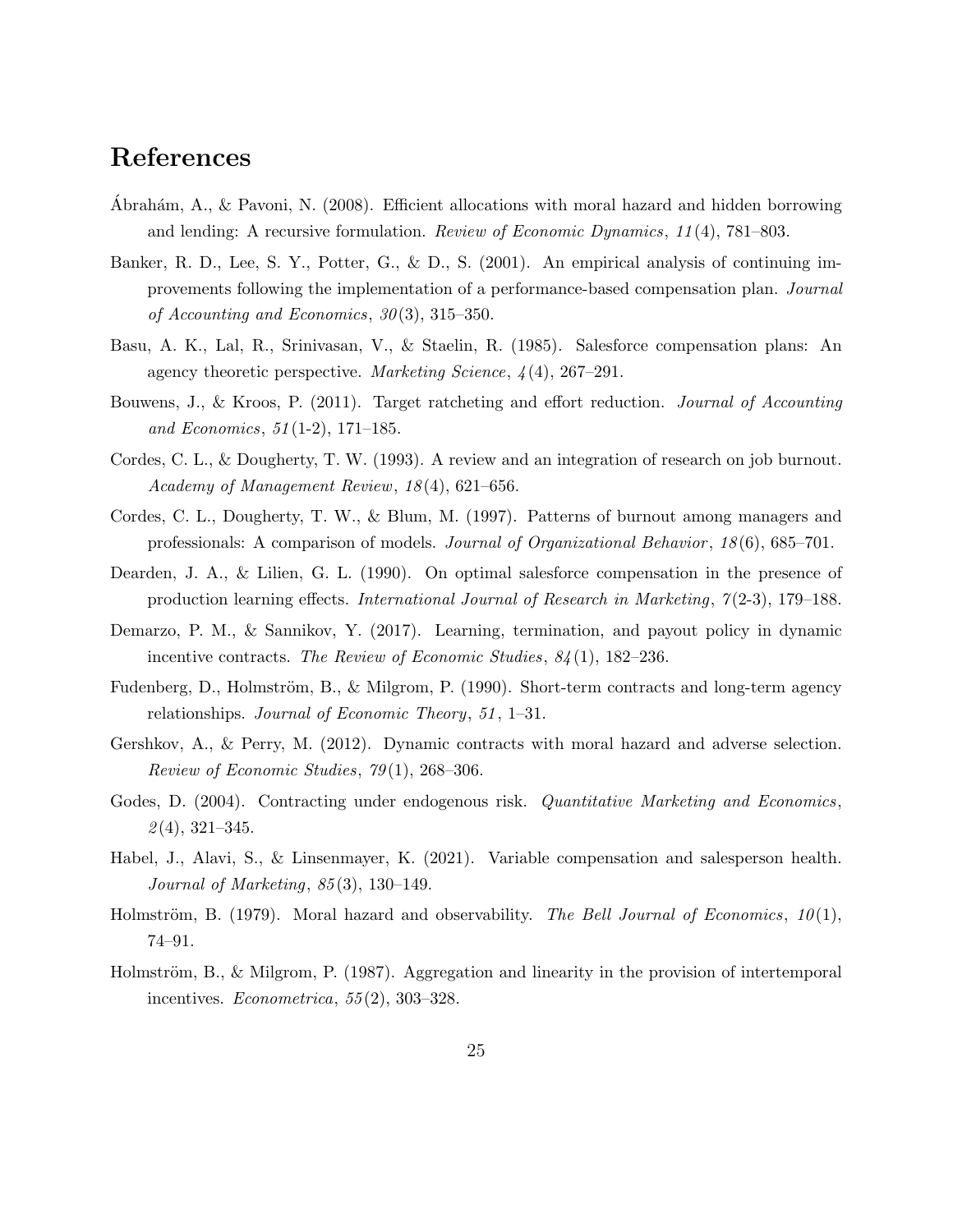- Indjejikian, R. J., Matějka, M., & Schloetzer, J. D. (2014). Target ratcheting and incentives: Theory, evidence, and new opportunities. The Accounting Review,  $89(4)$ , 1259–1267.
- Jerath, K., & Long, F. (2020). Multiperiod contracting and salesperson effort profiles: The optimality of "hockey stick," "giving up," and "resting on laurels". Journal of Marketing Research,  $57(2), 211-235.$
- Joseph, K., & Thevaranjan, A. (1998). Monitoring and incentives in sales organizations: An agencytheoretic perspective. Marketing Science,  $17(2)$ , 107–123.
- Kronos (2017). The employee burnout crisis: Study reveals big workplace challenge in 2017. https://www.kronos.com/about-us/newsroom/ employee-burnout-crisis-study-reveals-big-workplace-challenge-2017.
- Laffont, J. J., & Tirole, J. (1988). The dynamics of incentive contracts. Econometrica,  $56(5)$ , 1153–1175.
- Lal, R., & Srinivasan, V. (1993). Compensation plans for single- and multi-product salesforces: An application of the Holmstrom-Milgrom model. *Management Science*, 39(7), 777–793.
- Lal, R., & Staelin, R. (1986). Salesforce compensation plans in environments with asymmetric information. *Marketing Science*, 5(3), 179–198.
- Lambert, R. A. (1983). Long-term contracts and moral hazard. The Bell Journal of Economics,  $14(2)$ , 441–452.
- Mantrala, M. K., Raman, K., & Desiraju, R. (1997). Sales quota plans: Mechanisms for adaptive learning. *Marketing Letters*,  $8(4)$ , 393-405.
- Maslach, C., Schaufeli, W. B., & Leiter, M. P. (2001). Job burnout. Annual Review of Psychology,  $52(1), 397-422.$
- Rogerson, W. P. (1985). Repeated moral hazard. Econometrica, 53 (1), 69–76.
- Schaufeli, W. B., & Bakker, A. B. (2004). Job demands, job resources, and their relationship with burnout and engagement: A multi-sample study. *Journal of Organizational Behavior*,  $25(3)$ , 293–315.
- Schöttner, A. (2017). Optimal sales force compensation in dynamic settings: Commissions vs. bonuses. Management Science, 63 (5), 1529–1544.
- Steenburgh, T. J. (2008). Effort or timing: The effect of lump-sum bonuses 6(3), 235. Quantitative Marketing and Economics,  $6(3)$ ,  $235-256$ .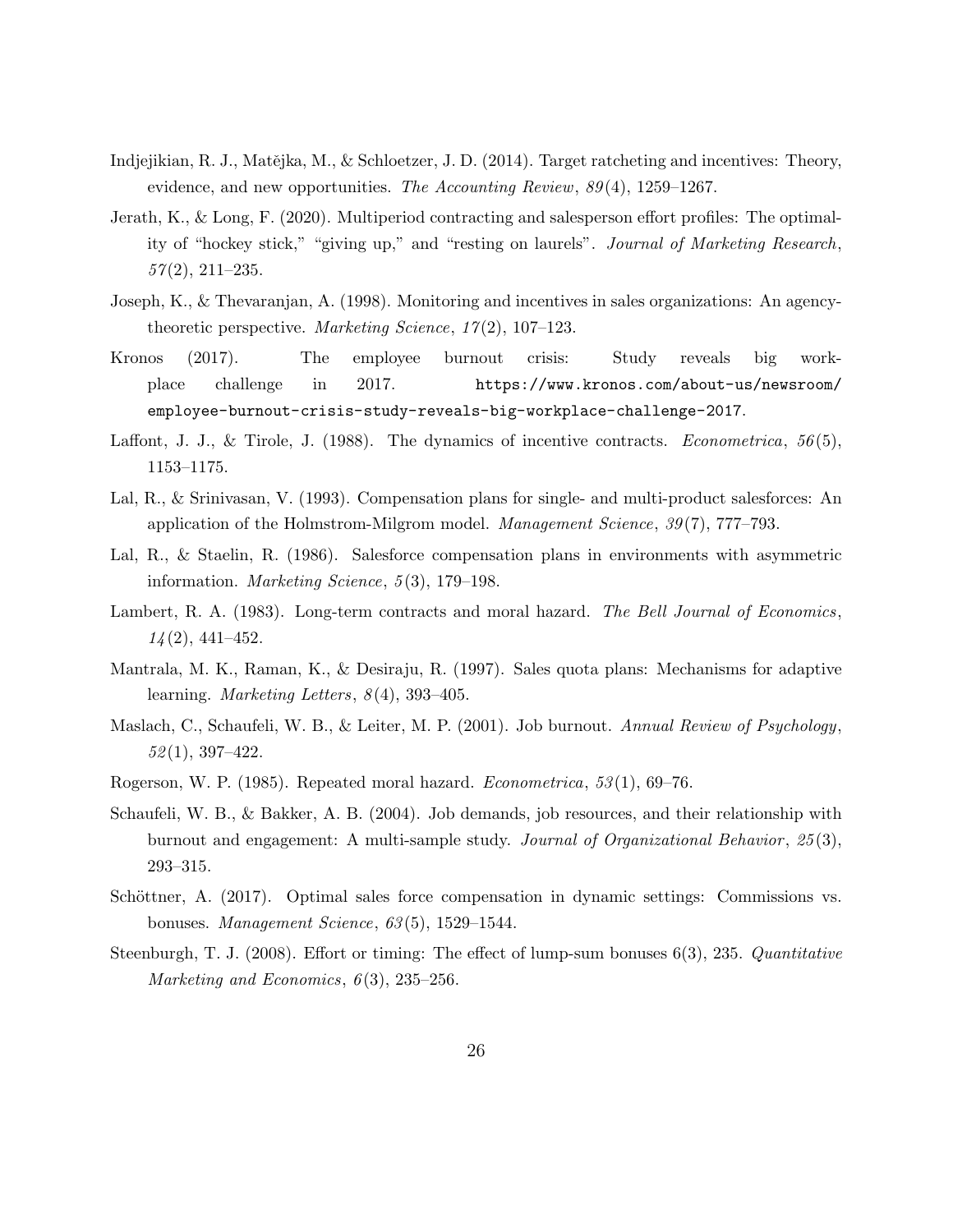- Sullivan, T. (2018). How to stretch your team without straining them. https://www. peoplemanagement.co.uk/voices/comment/stretch-your-team-without-straining.
- Weitzman, M. L. (1980). The "ratchet principle" and performance incentives. The Bell Journal of Economics, 11 (1), 302–308.
- World Health Organization (2018). International classification of diseases for mortality and morbidity statistics (11th revision).